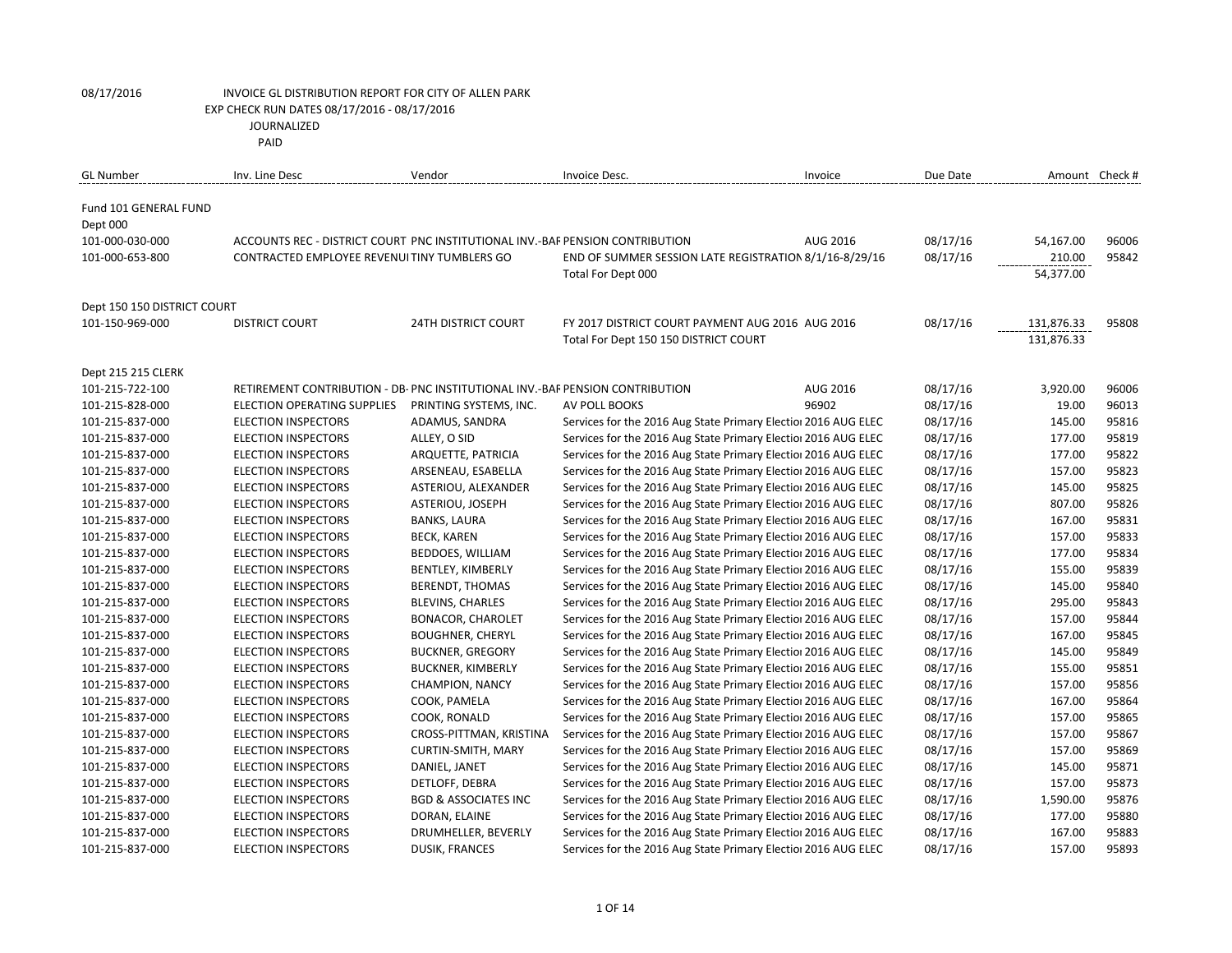| <b>GL Number</b> | Inv. Line Desc             | Vendor                | Invoice Desc. | Invoice                                                        | Due Date | Amount Check #  |
|------------------|----------------------------|-----------------------|---------------|----------------------------------------------------------------|----------|-----------------|
| 101-215-837-000  | <b>ELECTION INSPECTORS</b> | ESTHEIMER, TIMOTHY    |               | Services for the 2016 Aug State Primary Election 2016 AUG ELEC | 08/17/16 | 95898<br>810.00 |
| 101-215-837-000  | <b>ELECTION INSPECTORS</b> | FEHER, JOYCE          |               | Services for the 2016 Aug State Primary Election 2016 AUG ELEC | 08/17/16 | 165.00<br>95900 |
| 101-215-837-000  | <b>ELECTION INSPECTORS</b> | FLEMING, JOHN         |               | Services for the 2016 Aug State Primary Election 2016 AUG ELEC | 08/17/16 | 177.00<br>95904 |
| 101-215-837-000  | <b>ELECTION INSPECTORS</b> | FLYNN, SUSAN          |               | Services for the 2016 Aug State Primary Election 2016 AUG ELEC | 08/17/16 | 95905<br>165.00 |
| 101-215-837-000  | <b>ELECTION INSPECTORS</b> | GABOR, ROSEMARY       |               | Services for the 2016 Aug State Primary Election 2016 AUG ELEC | 08/17/16 | 95909<br>157.00 |
| 101-215-837-000  | <b>ELECTION INSPECTORS</b> | GARY, MICHAEL         |               | Services for the 2016 Aug State Primary Election 2016 AUG ELEC | 08/17/16 | 167.00<br>95910 |
| 101-215-837-000  | <b>ELECTION INSPECTORS</b> | GARY, STEPHEN         |               | Services for the 2016 Aug State Primary Election 2016 AUG ELEC | 08/17/16 | 157.00<br>95911 |
| 101-215-837-000  | <b>ELECTION INSPECTORS</b> | <b>GEB, DANIEL</b>    |               | Services for the 2016 Aug State Primary Election 2016 AUG ELEC | 08/17/16 | 95912<br>157.00 |
| 101-215-837-000  | <b>ELECTION INSPECTORS</b> | GONZALES, JAMES       |               | Services for the 2016 Aug State Primary Election 2016 AUG ELEC | 08/17/16 | 177.00<br>95919 |
| 101-215-837-000  | <b>ELECTION INSPECTORS</b> | GRAB, JOAN            |               | Services for the 2016 Aug State Primary Election 2016 AUG ELEC | 08/17/16 | 95921<br>157.00 |
| 101-215-837-000  | ELECTION INSPECTORS        | GROSE, JAMES          |               | Services for the 2016 Aug State Primary Election 2016 AUG ELEC | 08/17/16 | 95923<br>184.00 |
| 101-215-837-000  | <b>ELECTION INSPECTORS</b> | HAZELRIGG, WILLIAM    |               | Services for the 2016 Aug State Primary Election 2016 AUG ELEC | 08/17/16 | 95928<br>177.00 |
| 101-215-837-000  | <b>ELECTION INSPECTORS</b> | HICKEY-MCGINN, DEANNA |               | Services for the 2016 Aug State Primary Election 2016 AUG ELEC | 08/17/16 | 95929<br>157.00 |
| 101-215-837-000  | <b>ELECTION INSPECTORS</b> | HOLUBKA, JAMES        |               | Services for the 2016 Aug State Primary Election 2016 AUG ELEC | 08/17/16 | 95930<br>157.00 |
| 101-215-837-000  | <b>ELECTION INSPECTORS</b> | HORVATH, KIP          |               | Services for the 2016 Aug State Primary Election 2016 AUG ELEC | 08/17/16 | 95931<br>157.00 |
| 101-215-837-000  | <b>ELECTION INSPECTORS</b> | HORVATH, NANCY        |               | Services for the 2016 Aug State Primary Election 2016 AUG ELEC | 08/17/16 | 177.00<br>95932 |
| 101-215-837-000  | <b>ELECTION INSPECTORS</b> | HUFNAGEL, AMANDA      |               | Services for the 2016 Aug State Primary Election 2016 AUG ELEC | 08/17/16 | 95933<br>150.00 |
| 101-215-837-000  | <b>ELECTION INSPECTORS</b> | HUFNAGEL, ERIC        |               | Services for the 2016 Aug State Primary Election 2016 AUG ELEC | 08/17/16 | 95934<br>125.00 |
| 101-215-837-000  | <b>ELECTION INSPECTORS</b> | HULS, PHYLLIS         |               | Services for the 2016 Aug State Primary Election 2016 AUG ELEC | 08/17/16 | 95935<br>145.00 |
| 101-215-837-000  | <b>ELECTION INSPECTORS</b> | HULS, THOMAS          |               | Services for the 2016 Aug State Primary Election 2016 AUG ELEC | 08/17/16 | 95936<br>157.00 |
| 101-215-837-000  | <b>ELECTION INSPECTORS</b> | HURNEVICH, BERNARD    |               | Services for the 2016 Aug State Primary Election 2016 AUG ELEC | 08/17/16 | 95937<br>157.00 |
| 101-215-837-000  | <b>ELECTION INSPECTORS</b> | HURNEVICH, TERRY      |               | Services for the 2016 Aug State Primary Election 2016 AUG ELEC | 08/17/16 | 165.00<br>95938 |
| 101-215-837-000  | <b>ELECTION INSPECTORS</b> | JOHNS, LISA           |               | Services for the 2016 Aug State Primary Election 2016 AUG ELEC | 08/17/16 | 177.00<br>95944 |
| 101-215-837-000  | <b>ELECTION INSPECTORS</b> | JOURDAN, JANET        |               | Services for the 2016 Aug State Primary Election 2016 AUG ELEC | 08/17/16 | 177.00<br>95946 |
| 101-215-837-000  | <b>ELECTION INSPECTORS</b> | KACZYNSKI, NANCY      |               | Services for the 2016 Aug State Primary Election 2016 AUG ELEC | 08/17/16 | 95947<br>155.00 |
| 101-215-837-000  | <b>ELECTION INSPECTORS</b> | KATONA, ROBERTA       |               | Services for the 2016 Aug State Primary Election 2016 AUG ELEC | 08/17/16 | 95948<br>167.00 |
| 101-215-837-000  | <b>ELECTION INSPECTORS</b> | KIRCHOFF, DAKOTA      |               | Services for the 2016 Aug State Primary Election 2016 AUG ELEC | 08/17/16 | 95952<br>12.00  |
| 101-215-837-000  | <b>ELECTION INSPECTORS</b> | LOTT, BRIAN           |               | Services for the 2016 Aug State Primary Election 2016 AUG ELEC | 08/17/16 | 95954<br>145.00 |
| 101-215-837-000  | <b>ELECTION INSPECTORS</b> | LOTT, DARRELL         |               | Services for the 2016 Aug State Primary Election 2016 AUG ELEC | 08/17/16 | 157.00<br>95955 |
| 101-215-837-000  | <b>ELECTION INSPECTORS</b> | LOTT, TERESE          |               | Services for the 2016 Aug State Primary Election 2016 AUG ELEC | 08/17/16 | 95956<br>157.00 |
| 101-215-837-000  | <b>ELECTION INSPECTORS</b> | LOVASZ, EMILY         |               | Services for the 2016 Aug State Primary Election 2016 AUG ELEC | 08/17/16 | 157.00<br>95957 |
| 101-215-837-000  | <b>ELECTION INSPECTORS</b> | MAGUSIN, RAYMOND      |               | Services for the 2016 Aug State Primary Election 2016 AUG ELEC | 08/17/16 | 95960<br>157.00 |
| 101-215-837-000  | <b>ELECTION INSPECTORS</b> | MAGUSIN, SANDRA       |               | Services for the 2016 Aug State Primary Election 2016 AUG ELEC | 08/17/16 | 157.00<br>95961 |
| 101-215-837-000  | ELECTION INSPECTORS        | MAHANIC, LINDA        |               | Services for the 2016 Aug State Primary Election 2016 AUG ELEC | 08/17/16 | 95962<br>157.00 |
| 101-215-837-000  | <b>ELECTION INSPECTORS</b> | MAHANIC, ROGER        |               | Services for the 2016 Aug State Primary Election 2016 AUG ELEC | 08/17/16 | 95963<br>157.00 |
| 101-215-837-000  | <b>ELECTION INSPECTORS</b> | MAYNARD, SANDRA       |               | Services for the 2016 Aug State Primary Election 2016 AUG ELEC | 08/17/16 | 95965<br>157.00 |
| 101-215-837-000  | <b>ELECTION INSPECTORS</b> | MAZURE, SOPHIE        |               | Services for the 2016 Aug State Primary Election 2016 AUG ELEC | 08/17/16 | 157.00<br>95966 |
| 101-215-837-000  | <b>ELECTION INSPECTORS</b> | MCCLAY, COLLEEN       |               | Services for the 2016 Aug State Primary Election 2016 AUG ELEC | 08/17/16 | 95967<br>157.00 |
| 101-215-837-000  | <b>ELECTION INSPECTORS</b> | MCCARTHY, ELLEN       |               | Services for the 2016 Aug State Primary Election 2016 AUG ELEC | 08/17/16 | 167.00<br>95968 |
| 101-215-837-000  | <b>ELECTION INSPECTORS</b> | MCCABE, JOYCE         |               | Services for the 2016 Aug State Primary Election 2016 AUG ELEC | 08/17/16 | 145.00<br>95969 |
| 101-215-837-000  | <b>ELECTION INSPECTORS</b> | MCDONNELL, CHERYL     |               | Services for the 2016 Aug State Primary Election 2016 AUG ELEC | 08/17/16 | 167.00<br>95970 |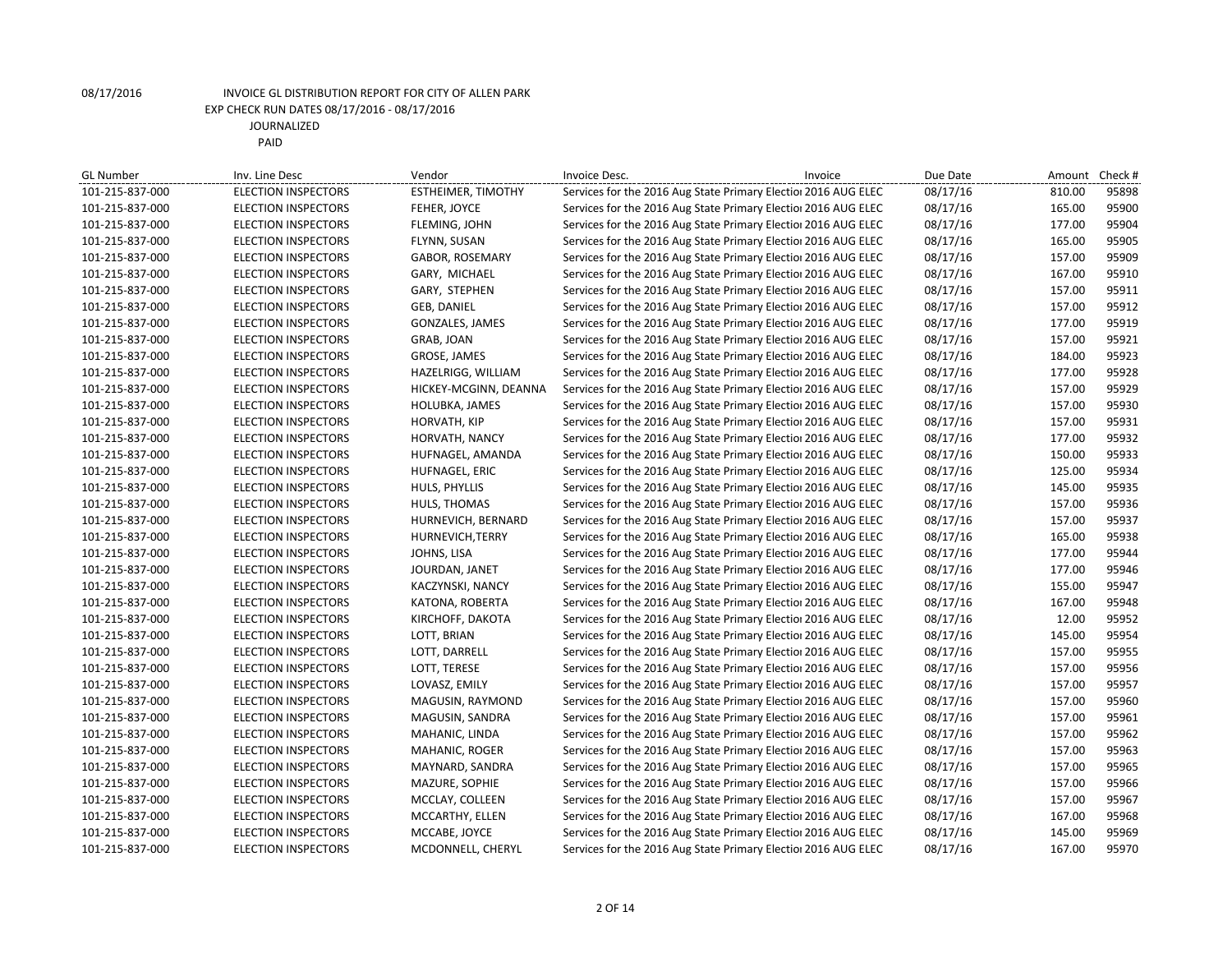| <b>GL Number</b>            | Inv. Line Desc                            | Vendor                                         | Invoice Desc.                                                             | Invoice    | Due Date | Amount    | Check # |
|-----------------------------|-------------------------------------------|------------------------------------------------|---------------------------------------------------------------------------|------------|----------|-----------|---------|
| 101-215-837-000             | <b>ELECTION INSPECTORS</b>                | MCISAAC, MARY                                  | Services for the 2016 Aug State Primary Election 2016 AUG ELEC            |            | 08/17/16 | 157.00    | 95971   |
| 101-215-837-000             | <b>ELECTION INSPECTORS</b>                | MENZER, DIANE                                  | Services for the 2016 Aug State Primary Election 2016 AUG ELEC            |            | 08/17/16 | 145.00    | 95974   |
| 101-215-837-000             | <b>ELECTION INSPECTORS</b>                | MENDRYGA, EDWARD                               | Services for the 2016 Aug State Primary Election 2016 AUG ELEC            |            | 08/17/16 | 157.00    | 95975   |
| 101-215-837-000             | <b>ELECTION INSPECTORS</b>                | MIZZI, HELEN                                   | Services for the 2016 Aug State Primary Election 2016 AUG ELEC            |            | 08/17/16 | 157.00    | 95985   |
| 101-215-837-000             | <b>ELECTION INSPECTORS</b>                | MORTON, JANET                                  | Services for the 2016 Aug State Primary Election 2016 AUG ELEC            |            | 08/17/16 | 157.00    | 95987   |
| 101-215-837-000             | <b>ELECTION INSPECTORS</b>                | <b>MORTON, ROBERT</b>                          | Services for the 2016 Aug State Primary Election 2016 AUG ELEC            |            | 08/17/16 | 157.00    | 95988   |
| 101-215-837-000             | <b>ELECTION INSPECTORS</b>                | MOSES, BARB                                    | Services for the 2016 Aug State Primary Election 2016 AUG ELEC            |            | 08/17/16 | 157.00    | 95990   |
| 101-215-837-000             | <b>ELECTION INSPECTORS</b>                | PARA, MATTHEW                                  | Services for the 2016 Aug State Primary Election 2016 AUG ELEC            |            | 08/17/16 | 948.00    | 95997   |
| 101-215-837-000             | <b>ELECTION INSPECTORS</b>                | PENKALA, JAMES                                 | Services for the 2016 Aug State Primary Election 2016 AUG ELEC            |            | 08/17/16 | 157.00    | 96001   |
| 101-215-837-000             | <b>ELECTION INSPECTORS</b>                | PFAFFLIN, ELLEN                                | Services for the 2016 Aug State Primary Election 2016 AUG ELEC            |            | 08/17/16 | 177.00    | 96003   |
| 101-215-837-000             | <b>ELECTION INSPECTORS</b>                | PODSIAD, DAWN                                  | Services for the 2016 Aug State Primary Election 2016 AUG ELEC            |            | 08/17/16 | 155.00    | 96007   |
| 101-215-837-000             | <b>ELECTION INSPECTORS</b>                | POLITES, KATHRYN                               | Services for the 2016 Aug State Primary Election 2016 AUG ELEC            |            | 08/17/16 | 145.00    | 96008   |
| 101-215-837-000             | <b>ELECTION INSPECTORS</b>                | PRETTY, SUSAN                                  | Services for the 2016 Aug State Primary Election 2016 AUG ELEC            |            | 08/17/16 | 165.00    | 96011   |
| 101-215-837-000             | <b>ELECTION INSPECTORS</b>                | RAUCHMAN, VALERIE                              | Services for the 2016 Aug State Primary Election 2016 AUG ELEC            |            | 08/17/16 | 167.00    | 96015   |
| 101-215-837-000             | <b>ELECTION INSPECTORS</b>                | REYNOLDS, SANDRA                               | Services for the 2016 Aug State Primary Election 2016 AUG ELEC            |            | 08/17/16 | 167.00    | 96016   |
| 101-215-837-000             | <b>ELECTION INSPECTORS</b>                | ROMAN, ELLEN                                   | Services for the 2016 Aug State Primary Election 2016 AUG ELEC            |            | 08/17/16 | 157.00    | 96017   |
| 101-215-837-000             | <b>ELECTION INSPECTORS</b>                | SIMON, GEORGE                                  | Services for the 2016 Aug State Primary Election 2016 AUG ELEC            |            | 08/17/16 | 157.00    | 96024   |
| 101-215-837-000             | <b>ELECTION INSPECTORS</b>                | SIMMONDS, NANCY                                | Services for the 2016 Aug State Primary Election 2016 AUG ELEC            |            | 08/17/16 | 167.00    | 96025   |
| 101-215-837-000             | <b>ELECTION INSPECTORS</b>                | SIZEMORE, CAROL                                | Services for the 2016 Aug State Primary Election 2016 AUG ELEC            |            | 08/17/16 | 167.00    | 96026   |
| 101-215-837-000             | <b>ELECTION INSPECTORS</b>                | SMITH, DONNA                                   | Services for the 2016 Aug State Primary Election 2016 AUG ELEC            |            | 08/17/16 | 177.00    | 96028   |
| 101-215-837-000             | <b>ELECTION INSPECTORS</b>                | SMITH, JOHN                                    | Services for the 2016 Aug State Primary Election 2016 AUG ELEC            |            | 08/17/16 | 157.00    | 96029   |
| 101-215-837-000             | <b>ELECTION INSPECTORS</b>                | THOMAS, C.T.                                   | Services for the 2016 Aug State Primary Election 2016 AUG ELEC            |            | 08/17/16 | 2,127.00  | 96034   |
| 101-215-837-000             | <b>ELECTION INSPECTORS</b>                | THOMAS, ELIZABETH                              | Services for the 2016 Aug State Primary Election 2016 AUG ELEC            |            | 08/17/16 | 167.00    | 96035   |
| 101-215-837-000             | <b>ELECTION INSPECTORS</b>                | WALLENT, EMILY                                 | Services for the 2016 Aug State Primary Election 2016 AUG ELEC            |            | 08/17/16 | 217.00    | 96049   |
| 101-215-837-000             | <b>ELECTION INSPECTORS</b>                | WIGLE, ESTHER                                  | Services for the 2016 Aug State Primary Election 2016 AUG ELEC            |            | 08/17/16 | 145.00    | 96056   |
| 101-215-900-000             | PRINTING & PUBLISHING                     | <b>21ST CENTURY NEWSPAPER</b>                  | SERVICES FOR 7/1-7/31/16                                                  | 640621JULY | 08/17/16 | 895.05    | 95807   |
| 101-215-934-000             | <b>EQUIPMENT MAINTENANCE</b>              | <b>VERIZON WIRELESS</b>                        | SERVICES FOR CITY HALL, DPS, FIRE, BLDG, WAI 9769522857                   |            | 08/17/16 | 50.61     | 96045   |
|                             |                                           |                                                | Total For Dept 215 215 CLERK                                              |            |          | 25,285.66 |         |
| Dept 221 221 ADMINISTRATION |                                           |                                                |                                                                           |            |          |           |         |
| 101-221-728-000             | OFFICE SUPPLIES                           | ABSOPURE WATER CO.                             | C&C COOLER SERVICES 8/1-8/31/16                                           | 55837291   | 08/17/16 | 10.60     | 95810   |
| 101-221-728-000             | <b>OFFICE SUPPLIES</b>                    | ABSOPURE WATER CO.                             | WATER SERVICES FOR CITY HALL                                              | 86086490   | 08/17/16 | 71.00     | 95810   |
| 101-221-728-000             | <b>OFFICE SUPPLIES</b>                    | ABSOPURE WATER CO.                             | WATER SERVICES FOR CITY HALL 6/1-6/30/16 86056363                         |            | 06/30/16 | 127.40    | 95810   |
| 101-221-728-000             | OFFICE SUPPLIES                           | ABSOPURE WATER CO.                             | C&C COOLER SERVICES 7/1-7/31/16                                           | 55788928   | 08/17/16 | 10.60     | 95810   |
| 101-221-728-000             | <b>OFFICE SUPPLIES</b>                    | DAIOHS USA INC                                 | COFFEE AND SUPPLIES FOR CITY HALL FOR JULY 422218                         |            | 08/17/16 | 92.60     | 95903   |
| 101-221-728-000             | OFFICE SUPPLIES                           | DAIOHS USA INC                                 | COFFEE SERVICES FOR CITY HALL FOR JUNE                                    | 416010     | 06/30/16 | 92.60     | 95903   |
| 101-221-802-000             | COMPUTER SOFTWARE MAINT.                  | SOUTHERN MICHIGAN INFOR SERVICES FOR CITY HALL |                                                                           | 2440       | 08/17/16 | 9.68      | 96027   |
| 101-221-802-100             | BS&A - COMPUTER SOFTWARE M/ BS&A SOFTWARE |                                                | SERVICES FOR VARIOUS DEPT                                                 | 107683     | 08/17/16 | 1,380.00  | 95848   |
| 101-221-822-100             | <b>WEBSITE MAINTENANCE</b>                | MUNICIPAL WEB SERVICES                         | WEBSITE UPDATE AND MNT                                                    | 52127      | 08/17/16 | 170.00    | 95993   |
| 101-221-826-000             | <b>CITY ATTORNEY</b>                      |                                                | PENTIUK, COUCREUR AND KO 114471.001 CITY ATTORNEY SERVICES FOR JULY 27545 |            | 08/17/16 | 6,144.00  | 95999   |
| 101-221-826-100             | LITIGATION                                |                                                | PENTIUK, COUCREUR AND KC 114556.001 LABOR FOR JULY 2016                   | 27552      | 08/17/16 | 564.00    | 95998   |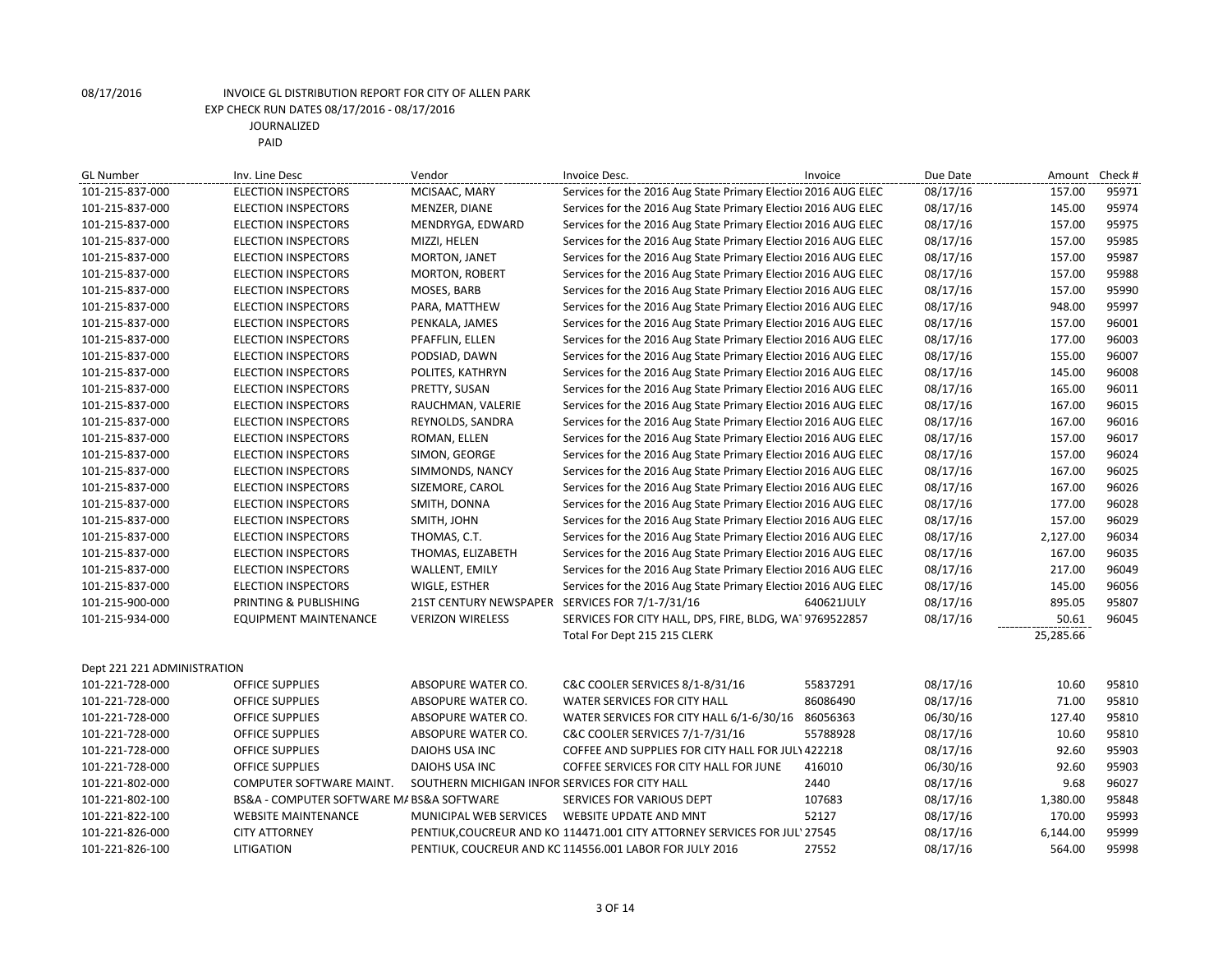| <b>GL Number</b>               | Inv. Line Desc                                                                | Vendor                                           | Invoice Desc.                                                             | Invoice          | Due Date | Amount    | Check # |
|--------------------------------|-------------------------------------------------------------------------------|--------------------------------------------------|---------------------------------------------------------------------------|------------------|----------|-----------|---------|
| 101-221-826-100                | LITIGATION                                                                    |                                                  | PENTIUK, COUCREUR AND KO 114484.002 LIT 4100 FOR JULY 2016                | 27547            | 08/17/16 | 0.00      | 95999   |
| 101-221-826-100                | <b>LITIGATION</b>                                                             |                                                  | PENTIUK, COUCREUR AND KO 114484.024 15073 PHILOMENE FOR JULY 2016 27548   |                  | 08/17/16 | 252.00    | 95999   |
| 101-221-826-100                | LITIGATION                                                                    |                                                  | PENTIUK, COUCREUR AND KO 114484.025 15560 ASTER FOR JULY 2016             | 27549            | 08/17/16 | 48.00     | 95999   |
| 101-221-826-100                | LITIGATION                                                                    |                                                  | PENTIUK, COUCREUR AND KO 114484.001 LIT GAYDOS V AP JULY 2016             | 27557            | 08/17/16 | 0.00      | 95999   |
| 101-221-826-100                | LITIGATION                                                                    |                                                  | PENTIUK, COUCREUR AND KO 114556.003 LOBOR POLICE NEGOTIAIONS JULY 27553   |                  | 08/17/16 | 312.00    | 95999   |
| 101-221-826-100                | <b>LITIGATION</b>                                                             |                                                  | PENTIUK, COUCREUR AND KO 114556.004 LABOR GALLOWAY EEOC                   | 27554            | 08/17/16 | 0.00      | 95999   |
| 101-221-826-100                | <b>LITIGATION</b>                                                             |                                                  | PENTIUK, COUCREUR AND KO 114556.006 TRACIE BROWN JULY 2016                | 27555            | 08/17/16 | 852.00    | 95999   |
| 101-221-826-100                | LITIGATION                                                                    |                                                  | PENTIUK, COUCREUR AND KO 114556.007 LABOR MCCLAY EEOC JULY 2016           | 27556            | 08/17/16 | 84.00     | 95999   |
| 101-221-826-100                | LITIGATION                                                                    | PENTIUK, COUCREUR AND KO 114484.028 5846 BALFOUR |                                                                           | 27550            | 08/17/16 | 48.00     | 95999   |
| 101-221-827-000                | PROSECUTING ATTORNEY                                                          |                                                  | PENTIUK, COUCREUR AND KO 114478.001 DIST COURT SERVICES FOR JULY 20 27546 |                  | 08/17/16 | 2,000.00  | 95999   |
| 101-221-827-000                | PROSECUTING ATTORNEY                                                          |                                                  | PENTIUK, COUCREUR AND KO 114547.001 AP PROSECUTIONS JULY 2016             | 27551            | 08/17/16 | 315.00    | 95999   |
| 101-221-899-961                | <b>MTT REFUNDS</b>                                                            | <b>FORD MOTOR COMPANY</b>                        | PERSONAL PROPERTY JUDGEMENT PAYMENT 4 JUDGEMENT PAYMENT 08/17/16          |                  |          | 74,732.00 | 95906   |
| 101-221-900-000                | PRINTING & PUBLISHING                                                         | <b>MEL PRINTING</b>                              | AP INFORMATION FLYERS FOR ADMINISTRATIC 20432                             |                  | 08/17/16 | 1,075.00  | 95973   |
| 101-221-914-000                | <b>INSURANCE DEDUCTIBLES</b>                                                  | MICHIGAN MUNICIPAL LEAGL SAVVY PRODUCTIONS       |                                                                           | 100GL1601083     | 08/17/16 | 5,000.00  | 95986   |
| 101-221-958-000                | <b>MEMBERSHIP &amp; DUES</b>                                                  | <b>MPELRA</b>                                    | MEMBERSHIP MARK KIBBY 7/1/16-6/30/17                                      | AMF-2016-S010    | 08/17/16 | 50.00     | 95992   |
| 101-221-962-000                | MISCELLANEOUS                                                                 | <b>CNA SURETY</b>                                | AP BLDG AUTHORITY COMMISSION KARCHER A 58105401-2016                      |                  | 08/17/16 | 100.00    | 95858   |
| 101-221-963-000                | PROFESSIONAL SERVICES                                                         |                                                  | FOSTER SWIFT COLLINS & SM DISCLOSURE SERVICES THRU 7/31/16                | 697147           | 08/17/16 | 1,265.00  | 95907   |
| 101-221-964-000                | PROF. SERVICES - EFM                                                          | <b>MANNIK SMITH GROUP</b>                        | PROF SERVICES THRU JULY 29, INPUT FROM PU 62674                           |                  | 08/17/16 | 2,470.16  | 95964   |
| 101-221-976-000                | <b>BLOCK GRANTS</b>                                                           |                                                  | COMMUNITY LIVING SERVICE HOME HEALTHCARE FOR JULY 2016                    | <b>JULY 2016</b> | 08/17/16 | 280.00    | 95862   |
|                                |                                                                               |                                                  | Total For Dept 221 221 ADMINISTRATION                                     |                  |          | 97,555.64 |         |
|                                |                                                                               |                                                  |                                                                           |                  |          |           |         |
| Dept 230 230 FINANCE           |                                                                               |                                                  |                                                                           |                  |          |           |         |
| 101-230-934-000                | <b>EQUIPMENT MAINTENANCE</b>                                                  |                                                  | SOUTHERN MICHIGAN INFOR SERVICES FOR CITY HALL FINANCE FAX NOT WC 2419    |                  | 06/30/16 | 160.00    | 96027   |
|                                |                                                                               |                                                  | Total For Dept 230 230 FINANCE                                            |                  |          | 160.00    |         |
|                                |                                                                               |                                                  |                                                                           |                  |          |           |         |
| Dept 253 253 TREASURER         |                                                                               |                                                  |                                                                           |                  |          |           |         |
| 101-253-802-100                | BS&A - COMPUTER SOFTWARE M/ BS&A SOFTWARE                                     |                                                  | SERVICES FOR VARIOUS DEPT                                                 | 107683           | 08/17/16 | 3,872.00  | 95848   |
| 101-253-985-000                | <b>CAPITAL LEASE</b>                                                          | PITNEY-BOWES                                     | SERVICES FOR 7/30/16-8/29/16                                              | 3301222159       | 08/17/16 | 490.79    | 96005   |
|                                |                                                                               |                                                  | Total For Dept 253 253 TREASURER                                          |                  |          | 4,362.79  |         |
|                                |                                                                               |                                                  |                                                                           |                  |          |           |         |
| Dept 263 263 CITY HALL         |                                                                               |                                                  |                                                                           |                  |          |           |         |
| 101-263-853-000                | <b>TELEPHONE</b>                                                              | AT & T LONG DISTANCE                             | <b>SERVICES FOR JULY 2016</b>                                             | 08172016         | 08/17/16 | 2.34      | 95827   |
| 101-263-853-000                | <b>TELEPHONE</b>                                                              | <b>AT &amp; T</b>                                | SERVICES 8/1/16-8/31/16                                                   | 08172016         | 08/17/16 | 478.69    | 95828   |
| 101-263-931-000                | <b>BUILDING MAINTENANCE</b>                                                   |                                                  | TOSHIBA FINANCIAL SERVICE! SERVICE FOR PRINTERS 7/15/16-8/15/16           | 309389922        | 08/17/16 | 318.64    | 96038   |
| 101-263-934-500                | <b>COMPUTER BREAK-FIX</b>                                                     |                                                  | SOUTHERN MICHIGAN INFOR MAY / JUNE SERVICES FOR POLICE AND CITY H/ 2418   |                  | 06/30/16 | 5,480.00  | 96027   |
| 101-263-985-000                | CAPITAL OUTLAY-BUILDING LEASE ALLEN PARK EQUITIES LLC                         |                                                  | ELECTRIC SERVICES 6/30/16-7/29/16                                         | 697425           | 08/17/16 | 4,804.33  | 95818   |
|                                |                                                                               |                                                  | Total For Dept 263 263 CITY HALL                                          |                  |          | 11,084.00 |         |
|                                |                                                                               |                                                  |                                                                           |                  |          |           |         |
| Dept 305 305 POLICE DEPARTMENT |                                                                               |                                                  |                                                                           |                  |          |           |         |
| 101-305-722-100                | RETIREMENT CONTRIBUTION - DB- PNC INSTITUTIONAL INV.-BAF PENSION CONTRIBUTION |                                                  |                                                                           | AUG 2016         | 08/17/16 | 57,531.00 | 96006   |
| 101-305-729-000                | <b>K-9 SUPPLIES</b>                                                           | PET SUPPLIES PLUS                                | <b>K-9 SUPPLIES</b>                                                       | 25914            | 08/17/16 | 36.49     | 96002   |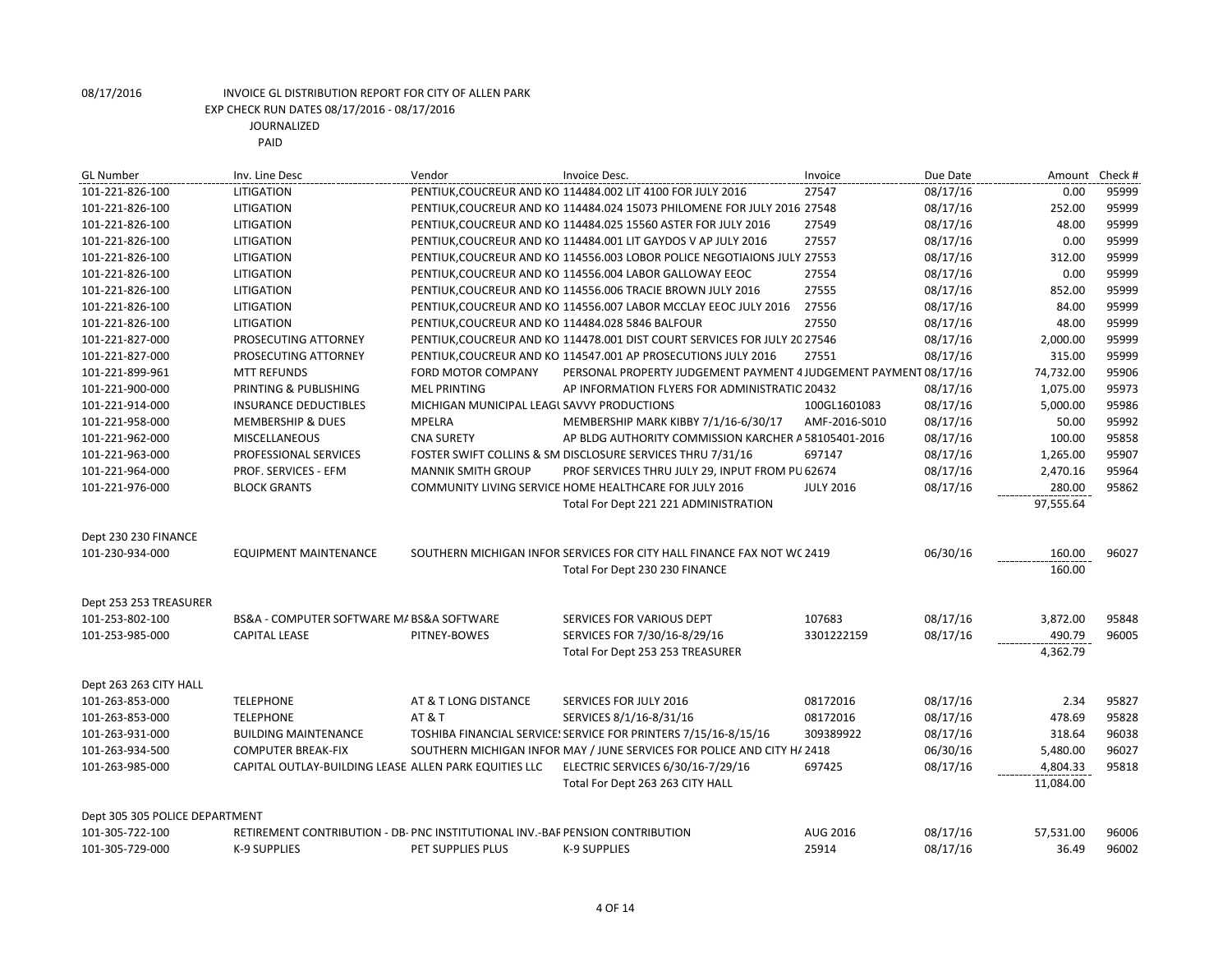| <b>GL Number</b>             | Inv. Line Desc                                                                | Vendor                                         | Invoice Desc.                                                                                  | Invoice         | Due Date | Amount    | Check # |
|------------------------------|-------------------------------------------------------------------------------|------------------------------------------------|------------------------------------------------------------------------------------------------|-----------------|----------|-----------|---------|
| 101-305-761-000              | PRISONER BOARD                                                                | <b>STATE OF MICHIGAN</b>                       | SEX OFFENDER REGISTRATION FEES                                                                 | 551-471269      | 08/17/16 | 30.00     | 95835   |
| 101-305-761-000              | PRISONER BOARD                                                                | <b>STATE OF MICHIGAN</b>                       | LIVE SCAN INVOICE                                                                              | 551-471587      | 08/17/16 | 44.75     | 95836   |
| 101-305-761-000              | PRISONER BOARD                                                                | MIDWEST MEDICAL CENTER PRISONER BLOOD TEST     |                                                                                                | 91776           | 08/17/16 | 25.00     | 95981   |
| 101-305-761-000              | PRISONER BOARD                                                                |                                                | WAYNE COUNTY - ACCTS. RECPRISONER HOUSING 04/2016                                              | 286079          | 08/17/16 | 2,135.00  | 96053   |
| 101-305-805-000              | <b>VEHICLE TOWING</b>                                                         | <b>CITY TOWING</b>                             | 77 VEH TOWED AND 21 PERSONAL PROPERTY : 7/16/16-7/31/16                                        |                 | 08/17/16 | 8,005.00  | 95857   |
| 101-305-853-000              | <b>TELEPHONE</b>                                                              | AMERICAN MESSAGING                             | <b>CHAPLAIN PAGER</b>                                                                          | Z1319539QH      | 08/17/16 | 14.63     | 95820   |
| 101-305-853-000              | <b>TELEPHONE</b>                                                              | <b>AT &amp; T</b>                              | SERVICES 8/1/16-8/31/16                                                                        | 08172016        | 08/17/16 | 144.28    | 95828   |
| 101-305-853-000              | TELEPHONE- KEN SIMBERLY ORDIN VERIZON WIRELESS                                |                                                | SERVICES FOR CITY HALL, DPS, FIRE, BLDG, WAI 9769522857                                        |                 | 08/17/16 | 27.82     | 96045   |
| 101-305-931-000              | <b>BUILDING MAINTENANCE</b>                                                   | <b>GLENDALE AUTO VALUE</b>                     | <b>PARTS</b>                                                                                   | 359-108393      | 08/17/16 | 20.19     | 95916   |
| 101-305-931-000              | <b>BUILDING MAINTENANCE</b>                                                   | LOWE'S                                         | SUPPLIES FOR VAR DEPT JULY 6/29-8/1/16                                                         | 99006314951JULY | 08/17/16 | 324.67    | 95958   |
| 101-305-934-500              | <b>COMPUTER BREAK-FIX</b>                                                     |                                                | SOUTHERN MICHIGAN INFOR MAY / JUNE SERVICES FOR POLICE AND CITY H/ 2418                        |                 | 06/30/16 | 200.00    | 96027   |
| 101-305-935-000              |                                                                               |                                                | COMPUTER SOFTWARE MAINTEN/ SOUTHERN MICHIGAN INFOR COMPUTURE SOFTWARE MNTCE OSSI 9/1/16-8 2444 |                 | 08/17/16 | 120.80    | 96027   |
| 101-305-935-000              |                                                                               |                                                | COMPUTER SOFTWARE MAINTEN/SOUTHERN MICHIGAN INFOR COMPUTER SERV SUNGARD MNT 9/1/16-8/31/2455   |                 | 08/17/16 | 5,543.88  | 96027   |
| 101-305-960-000              | <b>EDUCATION &amp; TRAINING</b>                                               | FELTZ, ERON                                    | EXPENSES RELATED TO TRAINING POLICE DEPT REIMBURSEMENT                                         |                 | 08/17/16 | 35.61     | 95901   |
| 101-305-961-000              | POL. TRAIN-ACT 302 ST. GRANT                                                  | DEWOLF& ASSOCIATES                             | FTO CLASS FOR OFFICER MOORE AUG 1-5-16 1274                                                    |                 | 08/17/16 | 745.00    | 95875   |
| 101-305-961-000              | POL. TRAIN-ACT 302 ST. GRANT                                                  | SCHOOLCRAFT COLLEGE                            | 2016 CESP TUITION POLICE VEH OPR R ON 6/22 02292                                               |                 | 06/30/16 | 300.00    | 96020   |
|                              |                                                                               |                                                | Total For Dept 305 305 POLICE DEPARTMENT                                                       |                 |          | 75,284.12 |         |
|                              |                                                                               |                                                |                                                                                                |                 |          |           |         |
| Dept 340 340 FIRE DEPARTMENT |                                                                               |                                                |                                                                                                |                 |          |           |         |
| 101-340-722-100              | RETIREMENT CONTRIBUTION - DB- PNC INSTITUTIONAL INV.-BAF PENSION CONTRIBUTION |                                                |                                                                                                | AUG 2016        | 08/17/16 | 43,816.00 | 96006   |
| 101-340-757-000              | <b>OPERATING SUPPLIES</b>                                                     | LOWE'S                                         | SUPPLIES FOR VAR DEPT JULY 6/29-8/1/16                                                         | 99006314951JULY | 08/17/16 | 34.16     | 95958   |
| 101-340-757-000              | <b>OPERATING SUPPLIES</b>                                                     | STATE INDUSTRIAL PRODUCT OPERATING SUPPLIES    |                                                                                                | 97896667        | 08/17/16 | 27.00     | 96030   |
| 101-340-757-000              | <b>OPERATING SUPPLIES</b>                                                     | STATE INDUSTRIAL PRODUCT OPERATING SUPPLIES    |                                                                                                | 97896678        | 08/17/16 | 90.00     | 96030   |
| 101-340-757-000              | <b>OPERATING SUPPLIES</b>                                                     | STATE INDUSTRIAL PRODUCT OPERATING SUPPLIES    |                                                                                                | 97906672        | 08/17/16 | 242.26    | 96030   |
| 101-340-757-500              | <b>RESCUE SUPPLIES</b>                                                        |                                                | BAKER'S GAS & WELDING SUI OXYGEN CYLINDER RENTAL                                               | 09148364        | 08/17/16 | 60.16     | 95830   |
| 101-340-757-500              | <b>RESCUE SUPPLIES</b>                                                        | J & B MEDICAL SUPPLY, INC. RESUE SUPPLIES      |                                                                                                | 3074298         | 08/17/16 | 64.20     | 95942   |
| 101-340-757-500              | <b>RESCUE SUPPLIES</b>                                                        | J & B MEDICAL SUPPLY, INC. RESCUE SUPPLIES     |                                                                                                | 3074293         | 08/17/16 | 335.30    | 95942   |
| 101-340-757-500              | <b>RESCUE SUPPLIES</b>                                                        | J & B MEDICAL SUPPLY, INC. RESCUE SUPPLIES     |                                                                                                | 3071026         | 08/17/16 | 487.47    | 95942   |
| 101-340-757-500              | <b>RESCUE SUPPLIES</b>                                                        | J & B MEDICAL SUPPLY, INC. RESCUE SUPPLIES     |                                                                                                | 3075322         | 08/17/16 | 39.02     | 95942   |
| 101-340-757-500              | <b>RESCUE SUPPLIES</b>                                                        | J & B MEDICAL SUPPLY, INC. RESCUE SUPPLIES     |                                                                                                | 3705487         | 08/17/16 | 86.58     | 95942   |
| 101-340-757-500              | <b>RESCUE SUPPLIES</b>                                                        | J & B MEDICAL SUPPLY, INC. RESCUE SUPPLIES     |                                                                                                | 3075485         | 08/17/16 | 16.60     | 95942   |
| 101-340-757-500              | <b>RESCUE SUPPLIES</b>                                                        | J & B MEDICAL SUPPLY, INC. RESCUE SUPPLIES     |                                                                                                | 3079462         | 08/17/16 | 19.51     | 95942   |
| 101-340-805-000              | AMBULANCE BILLING                                                             | ACCUMED BILLING INC.                           | MONTHLY BILLING 7/1/16-7/31/16                                                                 | 314045          | 08/17/16 | 3,586.14  | 95811   |
| 101-340-853-000              | TELEPHONE- D LAFOND EMS                                                       | <b>VERIZON WIRELESS</b>                        | SERVICES FOR CITY HALL, DPS, FIRE, BLDG, WA 9769522857                                         |                 | 08/17/16 | 229.19    | 96045   |
| 101-340-920-000              | UTILITIES- FIRE DEPT                                                          | DTE ENERGY                                     | SERVICES 7/5-8/3/16                                                                            | 08172016        | 08/17/16 | 2,474.42  | 95889   |
| 101-340-920-000              | UTILITIES FIRE                                                                | <b>DTE ENERGY</b>                              | SERVICES 7/6/16-8/4/16                                                                         | 08172016        | 08/17/16 | 502.76    | 95892   |
| 101-340-931-000              | <b>BUILDING MAINTENANCE</b>                                                   | LOWE'S                                         | SUPPLIES FOR VAR DEPT JULY 6/29-8/1/16                                                         | 99006314951JULY | 08/17/16 | 101.13    | 95958   |
| 101-340-931-000              | <b>BUILDING MAINTENANCE</b>                                                   | TIME EMERGENCY EQUIPMEN BUILDING MNT           |                                                                                                | 117682          | 06/30/16 | 515.40    | 96037   |
| 101-340-934-000              | <b>EQUIPMENT MAINTENANCE</b>                                                  |                                                | EASTERN FIRE EQUIPMENT SE EQUIPMENT MAINTENANCE                                                | 3270225         | 08/17/16 | 355.58    | 95894   |
| 101-340-934-000              | <b>EQUIPMENT MAINTENANCE</b>                                                  | <b>WEINGARTZ</b>                               | <b>EQUIPMENT MNT FOR FIRE DEPT</b>                                                             | 20101962-00     | 08/17/16 | 157.33    | 96054   |
| 101-340-939-000              | <b>VEHICLE MAINTENANCE</b>                                                    | GREAT LAKES ACE HARDWAR SUPPLIES FOR FIRE DEPT |                                                                                                | 1242/416        | 08/17/16 | 19.98     | 95812   |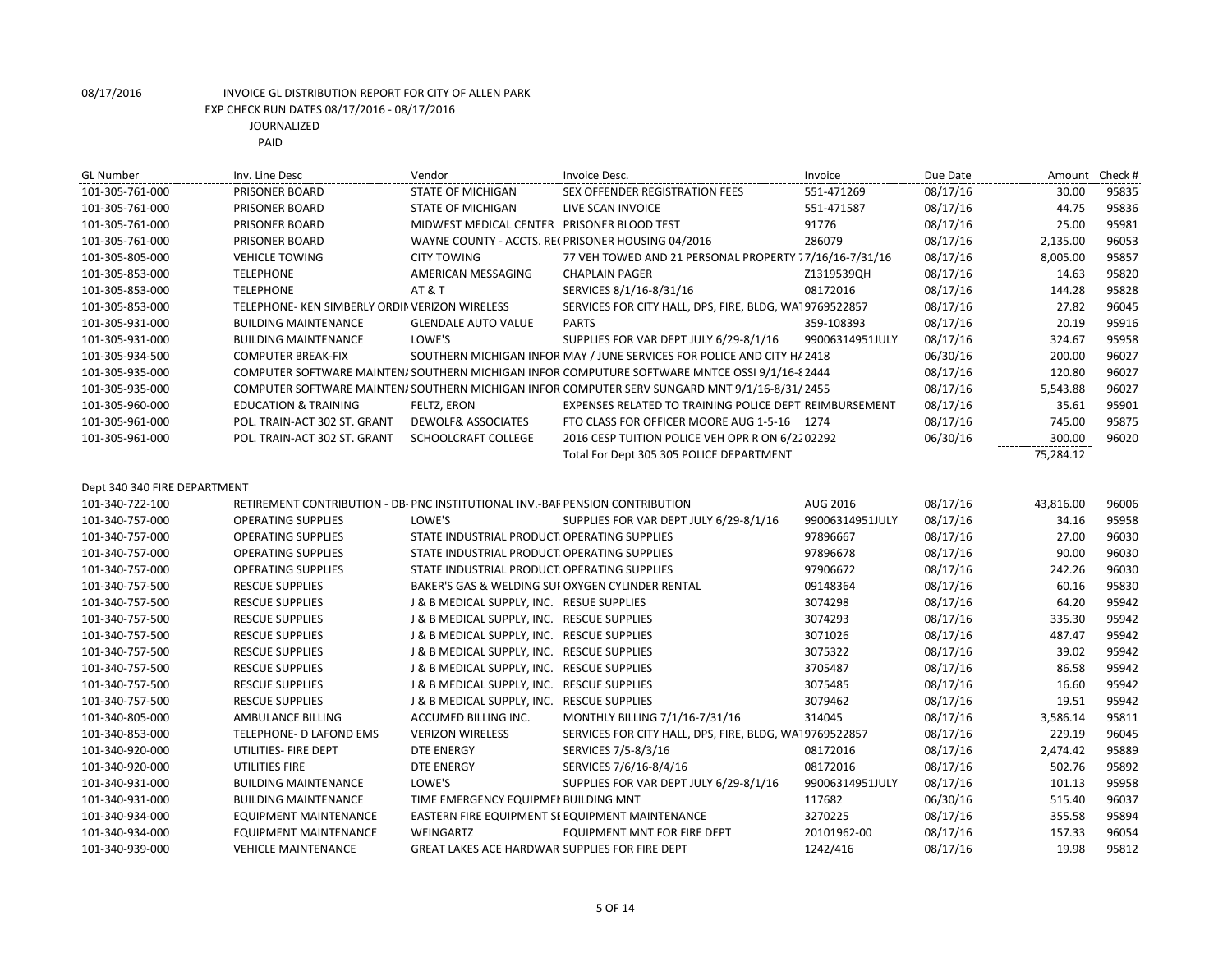| <b>GL Number</b>                          | Inv. Line Desc                                                                | Vendor                                   | Invoice Desc.                                                       | Invoice          | Due Date | Amount     | Check # |
|-------------------------------------------|-------------------------------------------------------------------------------|------------------------------------------|---------------------------------------------------------------------|------------------|----------|------------|---------|
| 101-340-939-000                           | <b>VEHICLE MAINTENANCE</b>                                                    | CUMMINS BRIDGEWAY, LLC. PARTS            |                                                                     | 002-74350        | 08/17/16 | 64.26      | 95868   |
| 101-340-939-000                           | <b>VEHICLE MAINTENANCE</b>                                                    | <b>GLENDALE AUTO VALUE</b>               | PARTS FOR FIRE                                                      | 359-108672       | 08/17/16 | 55.77      | 95916   |
| 101-340-939-000                           | <b>VEHICLE MAINTENANCE</b>                                                    | PRINCIPAL PLUMBING                       | REPAIRS FOR FIRE DEPT MENS ROOM                                     | <b>FIRE DEPT</b> | 08/17/16 | 90.00      | 96012   |
| 101-340-939-000                           | <b>VEHICLE MAINTENANCE</b>                                                    | <b>VILLAGE FORD</b>                      | <b>REPAIRS ON FORD E450</b>                                         | 88617            | 06/30/16 | 1,076.23   | 96047   |
| 101-340-939-000                           | <b>VEHICLE MAINTENANCE</b>                                                    | <b>VILLAGE FORD</b>                      | <b>PARTS</b>                                                        | 193953           | 08/17/16 | 100.24     | 96047   |
| 101-340-960-000                           | <b>EDUCATION &amp; TRAINING</b>                                               | CANN, ED                                 | <b>TRAINING EXPENSES</b>                                            | REIMBURSEMENT    | 06/30/16 | 13.00      | 95852   |
| 101-340-960-000                           | <b>EDUCATION &amp; TRAINING</b>                                               | CANN, ED                                 | REIMBURSEMENT ON EXPENSES RELATED TO T REIMBURSEMENT                |                  | 06/30/16 | 219.09     | 95852   |
| 101-340-960-000                           | <b>EDUCATION &amp; TRAINING</b>                                               | CANN, ED                                 | REIMBUSEMENT RELATED TO TRAINING                                    | REIMBURSEMENT    | 08/17/16 | 66.49      | 95852   |
| 101-340-960-000                           | <b>EDUCATION &amp; TRAINING</b>                                               | <b>DST INDUSTRIES</b>                    | VEHICLE EXTRICATION CLASS FIRE DEPT                                 | 81195            | 08/17/16 | 350.00     | 95884   |
| 101-340-985-000                           | CAPITAL OUTLAY                                                                |                                          | GEE & MISSLER HEATING & A PMT #1 FIRE DEPT/DPW HVAC UPGRADES        | JOB AP-21        | 08/17/16 | 77,748.00  | 95913   |
|                                           |                                                                               |                                          | Total For Dept 340 340 FIRE DEPARTMENT                              |                  |          | 133,043.27 |         |
| Dept 445 445 DEPARTMENT OF PUBLIC SERVICE |                                                                               |                                          |                                                                     |                  |          |            |         |
| 101-445-722-100                           | RETIREMENT CONTRIBUTION - DB- PNC INSTITUTIONAL INV.-BAF PENSION CONTRIBUTION |                                          |                                                                     | AUG 2016         | 08/17/16 | 19,166.00  | 96006   |
| 101-445-853-000                           | <b>TELEPHONE</b>                                                              | AT & T LONG DISTANCE                     | <b>SERVICES FOR JULY 2016</b>                                       | 08172016         | 08/17/16 | 0.08       | 95827   |
| 101-445-853-000                           | TELEPHONE-GARAGE                                                              | <b>VERIZON WIRELESS</b>                  | SERVICES FOR CITY HALL, DPS, FIRE, BLDG, WA19769522857              |                  | 08/17/16 | 95.60      | 96045   |
| 101-445-920-000                           | <b>UTILITIES</b>                                                              | <b>CARRIER RENTAL SYSTEMS</b>            | AIR CONDITIONING PACKAGE RENTAL 7/25/16-001605996                   |                  | 08/17/16 | 1,390.50   | 95853   |
| 101-445-920-000                           | UTILITIES 16860 SOUTHFIELD                                                    | <b>DTE ENERGY</b>                        | SERVICES 7/5-8/3/16                                                 | 08172016         | 08/17/16 | 833.46     | 95889   |
| 101-445-920-000                           | UTILITIES GARAGE APT R                                                        | <b>DTE ENERGY</b>                        | SERVICES 7/6/16-8/4/16                                              | 08172016         | 08/17/16 | 58.61      | 95892   |
| 101-445-926-000                           | STREET LIGHTING ECORSE LIGHT P DTE ENERGY                                     |                                          | SERVICES 7/5-8/3/16                                                 | 08172016         | 08/17/16 | 30.40      | 95889   |
| 101-445-926-000                           | STREET LIGHTING- 15501 PHILOMI DTE ENERGY                                     |                                          | SERVICES 6/24-7/31/16                                               | 08172016         | 08/17/16 | 37,365.99  | 95891   |
| 101-445-931-000                           | <b>BUILDING MAINTENANCE</b>                                                   | GREAT LAKES ACE HARDWAR SUPPLIES FOR DPS |                                                                     | 1216/416         | 08/17/16 | 35.91      | 95812   |
| 101-445-931-000                           | <b>BUILDING MAINTENANCE</b>                                                   | LOWE'S                                   | SUPPLIES FOR VAR DEPT JULY 6/29-8/1/16                              | 99006314951JULY  | 08/17/16 | (17.63)    | 95958   |
| 101-445-935-000                           | ALLEY, PARK. LOT & SIDEWALKS                                                  |                                          | SOUTHERN MICHIGAN INFOR MAY/JUNE SERVICES FOR DPS PHONE SYSTEM 2420 |                  | 06/30/16 | 360.00     | 96027   |
| 101-445-939-000                           | <b>VEHICLE MAINTENANCE</b>                                                    | <b>BELLE TIRE DISTRIBUTORS</b>           | <b>PARTS</b>                                                        | 28267329         | 08/17/16 | 474.00     | 95838   |
| 101-445-939-000                           | <b>VEHICLE MAINTENANCE</b>                                                    | <b>BELLE TIRE DISTRIBUTORS</b>           | <b>TIRE INSTALLATION</b>                                            | 28247395         | 08/17/16 | 30.00      | 95838   |
| 101-445-939-000                           | <b>VEHICLE MAINTENANCE</b>                                                    | <b>BELLE TIRE DISTRIBUTORS</b>           | SERVICE AND PARTS ON DPS VEHICLE                                    | 28305197         | 08/17/16 | 253.28     | 95838   |
| 101-445-939-000                           | <b>VEHICLE MAINTENANCE</b>                                                    |                                          | EAST MICHIGAN TRAILER SAL BATTERIES FOR 31 AND STOCK FOR DPS        | 6356391          | 08/17/16 | 346.00     | 95896   |
| 101-445-939-000                           | <b>VEHICLE MAINTENANCE</b>                                                    | <b>GLENDALE AUTO VALUE</b>               | CREDIT ON RET PT FROM INV 107543                                    | CM359-107660     | 08/17/16 | (310.99)   | 95914   |
| 101-445-939-000                           | <b>VEHICLE MAINTENANCE</b>                                                    | <b>GLENDALE AUTO VALUE</b>               | <b>CREDIT ON CORE DEP</b>                                           | CM359-107803     | 08/17/16 | (25.00)    | 95914   |
| 101-445-939-000                           | <b>VEHICLE MAINTENANCE</b>                                                    | <b>GLENDALE AUTO VALUE</b>               | <b>PARTS</b>                                                        | 359-108270       | 08/17/16 | 35.94      | 95916   |
| 101-445-939-000                           | <b>VEHICLE MAINTENANCE</b>                                                    | <b>GLENDALE AUTO VALUE</b>               | <b>PARTS</b>                                                        | 359-107852       | 08/17/16 | 48.29      | 95916   |
| 101-445-939-000                           | <b>VEHICLE MAINTENANCE</b>                                                    | <b>GLENDALE AUTO VALUE</b>               | PARTS AND CREDIT                                                    | 359-107963       | 08/17/16 | 13.90      | 95916   |
| 101-445-939-000                           | <b>VEHICLE MAINTENANCE</b>                                                    | <b>GLENDALE AUTO VALUE</b>               | <b>PARTS</b>                                                        | 359-108583       | 08/17/16 | 7.29       | 95916   |
| 101-445-939-000                           | <b>VEHICLE MAINTENANCE</b>                                                    |                                          | GLOBAL TELEMATIC SOLUTIO GTS MONTHLY SUBSCRIPTION 7/27-8/26/16      | 24558            | 08/17/16 | 350.00     | 95918   |
| 101-445-939-000                           | <b>VEHICLE MAINTENANCE</b>                                                    |                                          | INTERSTATE BATTERY OF SE IN PURCHASE PARTS AND RET FOR CREDIT       | 69005101         | 08/17/16 | 38.95      | 95941   |
| 101-445-939-000                           | <b>VEHICLE MAINTENANCE</b>                                                    | <b>INTERSTATE BATTERY OF SE N PARTS</b>  |                                                                     | 69005099         | 08/17/16 | 298.98     | 95941   |
| 101-445-939-000                           | <b>VEHICLE MAINTENANCE</b>                                                    | J & R TRACTOR, LLC                       | PARTS AND SUPPLIES                                                  | 21896            | 08/17/16 | 3,425.00   | 95943   |
| 101-445-939-000                           | <b>VEHICLE MAINTENANCE</b>                                                    | KIMBALL MIDWEST                          | <b>PARTS</b>                                                        | 5032402          | 08/17/16 | 304.02     | 95951   |
| 101-445-939-000                           | <b>VEHICLE MAINTENANCE</b>                                                    | <b>METRO AIRPORT TRUCK</b>               | SERVICE AND PARTS FOR 250 FORD PICKUP                               | 540020           | 08/17/16 | 773.39     | 95976   |
| 101-445-939-000                           | <b>VEHICLE MAINTENANCE</b>                                                    | <b>VERMEER OF MICHIGAN</b>               | <b>PARTS</b>                                                        | P47926           | 08/17/16 | 35.32      | 96044   |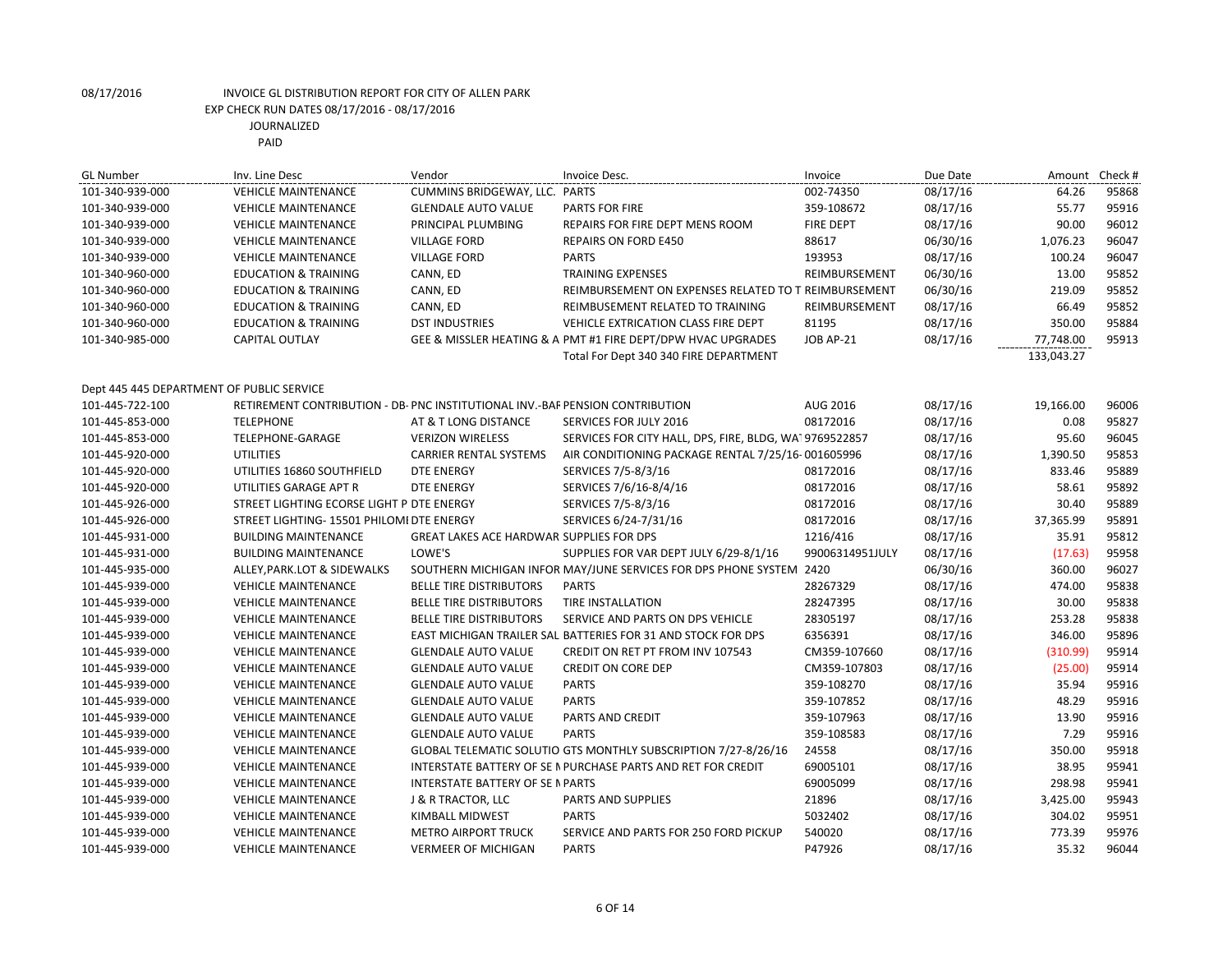| <b>GL Number</b>              | Inv. Line Desc              | Vendor                                                      | Invoice Desc.                                                               | Invoice     | Due Date | Amount    | Check# |
|-------------------------------|-----------------------------|-------------------------------------------------------------|-----------------------------------------------------------------------------|-------------|----------|-----------|--------|
| 101-445-939-000               | <b>VEHICLE MAINTENANCE</b>  | <b>VILLAGE FORD</b>                                         | <b>PARTS</b>                                                                | 191556      | 08/17/16 | 109.22    | 96047  |
| 101-445-939-000               | <b>VEHICLE MAINTENANCE</b>  | WAYNE LAWN & GARDEN CEI PUMP FUEL                           |                                                                             | 343527      | 08/17/16 | 22.79     | 96050  |
| 101-445-939-000               | <b>VEHICLE MAINTENANCE</b>  | WAYNE LAWN & GARDEN CEI PARTS                               |                                                                             | 343287      | 08/17/16 | 82.48     | 96050  |
| 101-445-939-000               | <b>VEHICLE MAINTENANCE</b>  | WINDER POLICE EQUIPMENT SUPPLIES                            |                                                                             | 20161818    | 08/17/16 | 555.41    | 96058  |
| 101-445-939-000               | <b>VEHICLE MAINTENANCE</b>  |                                                             | WOLVERINE TRUCK SALES IN( CREDIT ON PARTS RETURN FROM INV 1002036 CM1002673 |             | 06/30/16 | (50.85)   | 96060  |
| 101-445-962-000               | <b>MISCELLANEOUS</b>        |                                                             | COMPREHENSIVE TESTING SC DOTS & BATS UDS FOR EMPLOYEE'S                     | 2196        | 08/17/16 | 195.00    | 95863  |
| 101-445-962-000               | MISC-                       |                                                             | MIDWEST MEDICAL CENTER DOT EXAMS AND BREATH ANALYSIS                        | 91155       | 08/17/16 | 280.00    | 95981  |
| 101-445-985-000               | <b>CAPITAL OUTLAY</b>       |                                                             | WILLIAM MOLNAR ROOFING FINAL PAYMENT COLLEGE PUMP STATION                   | 11458--     | 06/30/16 | 2,142.50  | 96057  |
|                               |                             |                                                             | Total For Dept 445 445 DEPARTMENT OF PUBLIC SERVICE                         |             |          | 68,753.84 |        |
|                               |                             |                                                             |                                                                             |             |          |           |        |
| Dept 707 707 PARKS & REC      |                             |                                                             |                                                                             |             |          |           |        |
| 101-707-728-000               | <b>OFFICE SUPPLIES</b>      | <b>ASSOCIATED BAG</b>                                       | <b>SUPPLIES FOR PARKS &amp; REC</b>                                         | N629625     | 08/17/16 | 55.50     | 95824  |
| 101-707-783-000               | <b>PARK SUPPLIES</b>        | <b>GREAT LAKES ACE HARDWAR SUPPLIES FOR PARKS &amp; REC</b> |                                                                             | 1217/416    | 08/17/16 | 3.98      | 95812  |
| 101-707-783-000               | <b>PARK SUPPLIES</b>        | <b>KEY AWARDS</b>                                           | HALL OF FAME PLAQUES                                                        | 2498A       | 08/17/16 | 250.00    | 95950  |
| 101-707-783-000               | <b>PARK SUPPLIES</b>        | <b>KEY AWARDS</b>                                           | PURCHASE OF TROPHIES FOR PARKS AND REC 2499A                                |             | 08/17/16 | 154.00    | 95950  |
| 101-707-784-000               | <b>PARK SERVICES</b>        |                                                             | D & L GARDEN CENTER, INC. SUPPLIES FOR PARKS AND REC                        | 87618       | 08/17/16 | 144.00    | 95870  |
| 101-707-801-001               | <b>LAWN SERVICES</b>        | U S LAWNS OF LIVONIA                                        | PARK LAWN SERVICE FOR JULY 2016                                             | 3363        | 08/17/16 | 4,159.00  | 96043  |
| 101-707-853-000               | <b>TELEPHONE</b>            | <b>AT &amp; T</b>                                           | SERVICES 8/1/16-8/31/16                                                     | 08172016    | 08/17/16 | 31.35     | 95828  |
| 101-707-920-000               | UTILITIES- RIEL PARK        | <b>DTE ENERGY</b>                                           | SERVICES 7/5-8/3/16                                                         | 08172016    | 08/17/16 | 151.67    | 95889  |
| 101-707-920-000               | <b>UTILITIES PARKS</b>      | <b>DTE ENERGY</b>                                           | SERVICES 7/6/16-8/4/16                                                      | 08172016    | 08/17/16 | 75.68     | 95892  |
| 101-707-939-000               | <b>VEHICLE MAINTENANCE</b>  | <b>GLENDALE AUTO VALUE</b>                                  | <b>PARTS</b>                                                                | 359-106164  | 06/30/16 | 35.70     | 95914  |
| 101-707-939-000               | <b>VEHICLE MAINTENANCE</b>  | KIMBALL MIDWEST                                             | <b>PARTS</b>                                                                | 5032402     | 08/17/16 | 304.02    | 95951  |
| 101-707-939-000               | <b>VEHICLE MAINTENANCE</b>  | KIMBALL MIDWEST                                             | <b>CREDIT RET ON PARTS</b>                                                  | 5050449     | 08/17/16 | (377.12)  | 95951  |
| 101-707-939-000               | <b>VEHICLE MAINTENANCE</b>  | <b>TAYLOR CHEVROLET</b>                                     | PARTS FOR SERVICE                                                           | 251802CVR   | 08/17/16 | 152.52    | 96033  |
| 101-707-939-000               | <b>VEHICLE MAINTENANCE</b>  | <b>VILLAGE FORD</b>                                         | <b>PARTS</b>                                                                | 192579      | 08/17/16 | 238.49    | 96047  |
| 101-707-962-000               | <b>MISCELLANEOUS</b>        | COMPREHENSIVE TESTING SC BAT & DOT UDS O CAREY              |                                                                             | 2197        | 08/17/16 | 124.00    | 95863  |
| 101-707-962-000               | <b>MISCELLANEOUS</b>        |                                                             | COMPREHENSIVE TESTING SC DOTS & BATS UDS FOR EMPLOYEE'S                     | 2196        | 08/17/16 | 95.00     | 95863  |
| 101-707-985-000               | <b>CAPITAL OUTLAY</b>       | <b>GORNO FORD</b>                                           | SHORT PAID ON CK 95742                                                      | B-5024      | 08/17/16 | 15.00     | 95920  |
|                               |                             |                                                             | Total For Dept 707 707 PARKS & REC                                          |             |          | 5,612.79  |        |
| Dept 751 751 COMMUNITY CENTER |                             |                                                             |                                                                             |             |          |           |        |
| 101-751-768-000               | <b>UNIFORMS</b>             | <b>GRAPHICWEAR</b>                                          | <b>SHIRTS &amp; HOODIES FOR COMM CTR</b>                                    | 25925       | 08/17/16 | 1,542.00  | 95922  |
| 101-751-816-000               | PROF. SERV. - OTHER         | MICHIGAN CNG SYSTEMS, LL( PAINT ICE SURFACE                 |                                                                             | 1768        | 08/17/16 | 1,900.00  | 95979  |
| 101-751-920-000               | <b>UTILITIES</b>            | <b>DIRECTV</b>                                              | MONTHLY SERVICE 8/8/16-9/7/16                                               | 29193690126 | 08/17/16 | 115.99    | 95877  |
| 101-751-920-000               | UTILITIES COMM CENTER       | <b>DTE ENERGY</b>                                           | SERVICES 6/24-7/31/16                                                       | 08172016    | 08/17/16 | 6,955.21  | 95891  |
| 101-751-931-000               | <b>BUILDING MAINTENANCE</b> | GREAT LAKES ACE HARDWAR SUPPLIES FOR BLDG MNT               |                                                                             |             |          | 9.99      | 95812  |
|                               |                             |                                                             |                                                                             | 1229/416    | 08/17/16 |           |        |
| 101-751-931-000               | <b>BUILDING MAINTENANCE</b> | GREAT LAKES ACE HARDWAR SUPPLIES FOR COMM CTR               |                                                                             | 1235/416    | 08/17/16 | 12.98     | 95812  |
| 101-751-931-000               | <b>BUILDING MAINTENANCE</b> | GREAT LAKES ACE HARDWAR SUPPLIES FOR COMM CTR               |                                                                             | 1236/416    | 08/17/16 | 13.97     | 95812  |
| 101-751-931-000               | <b>BUILDING MAINTENANCE</b> | <b>GREAT LAKES ACE HARDWAR SUPPLIES FOR COMM CTR</b>        |                                                                             | 1231/416    | 08/17/16 | 12.16     | 95812  |
| 101-751-931-000               | <b>BUILDING MAINTENANCE</b> | <b>GREAT LAKES ACE HARDWAR SUPPLIES FOR ARENA</b>           |                                                                             | 1233/416    | 08/17/16 | 35.16     | 95812  |
| 101-751-931-000               | <b>BUILDING MAINTENANCE</b> | <b>GREAT LAKES ACE HARDWAR SUPPLIES FOR COMM CTR</b>        |                                                                             | 1254/416    | 08/17/16 | 53.64     | 95812  |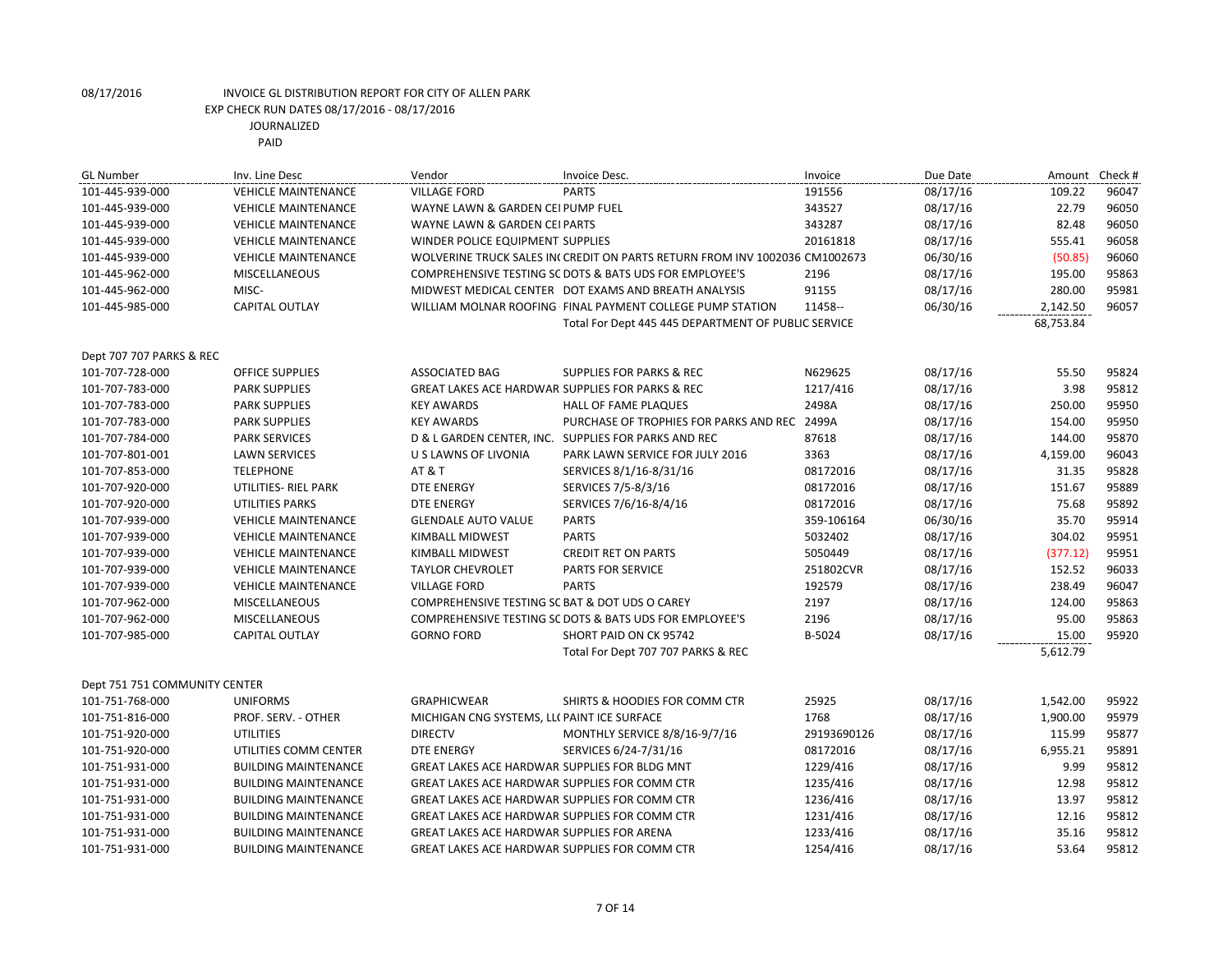| <b>GL Number</b>                | Inv. Line Desc                                     | Vendor                                               | Invoice Desc.                                                                                                 | Invoice         | Due Date | Amount     | Check # |
|---------------------------------|----------------------------------------------------|------------------------------------------------------|---------------------------------------------------------------------------------------------------------------|-----------------|----------|------------|---------|
| 101-751-931-000                 | <b>BUILDING MAINTENANCE</b>                        | GREAT LAKES ACE HARDWAR SUPPLIES FOR COMM CTR        |                                                                                                               | 1224/416        | 08/17/16 | 15.99      | 95812   |
| 101-751-931-000                 | <b>BUILDING MAINTENANCE</b>                        | GREAT LAKES ACE HARDWAR SUPPLIES FOR COMM CTR        |                                                                                                               | 1225/416        | 08/17/16 | 42.99      | 95812   |
| 101-751-931-000                 | <b>BUILDING MAINTENANCE</b>                        | <b>GREAT LAKES ACE HARDWAR SUPPLIES FOR COMM CTR</b> |                                                                                                               | 1251/416        | 08/17/16 | 14.99      | 95812   |
| 101-751-931-000                 | <b>BUILDING MAINTENANCE</b>                        | GREAT LAKES ACE HARDWAR SUPPLIES FOR COMM CTR        |                                                                                                               | 1257/416        | 08/17/16 | 12.58      | 95812   |
| 101-751-931-000                 | <b>BUILDING MAINTENANCE</b>                        | GREAT LAKES ACE HARDWAR SUPPLIE FOR COMM CTR         |                                                                                                               | 1261/416        | 08/17/16 | 19.98      | 95812   |
| 101-751-931-000                 | <b>BUILDING MAINTENANCE</b>                        | GREAT LAKES ACE HARDWAR SUPPLIES FOR COMM CTR        |                                                                                                               | 1255/416        | 08/17/16 | 54.00      | 95812   |
| 101-751-931-000                 | <b>BUILDING MAINTENANCE</b>                        | LOWE'S                                               | SUPPLIES FOR VAR DEPT JULY 6/29-8/1/16                                                                        | 99006314951JULY | 08/17/16 | 219.53     | 95958   |
| 101-751-931-000                 | <b>BUILDING MAINTENANCE</b>                        | NETWORK SERVICES COMP SUPPLIES                       |                                                                                                               | 6398988-00      | 08/17/16 | 75.33      | 95995   |
| 101-751-931-000                 | <b>BUILDING MAINTENANCE</b>                        | NETWORK SERVICES COMP                                | <b>SUPPLIES</b>                                                                                               | 6397189-01      | 08/17/16 | 164.40     | 95995   |
| 101-751-931-000                 | <b>BUILDING MAINTENANCE</b>                        | NETWORK SERVICES COMP                                | <b>SUPPLIES</b>                                                                                               | 6397516-01      | 08/17/16 | 42.84      | 95995   |
| 101-751-931-000                 | <b>BUILDING MAINTENANCE</b>                        | <b>TRIO LUMBER</b>                                   | SUPPLIES FOR COMMUNITY CENTER                                                                                 | 2016-80797      | 08/17/16 | 341.94     | 96039   |
| 101-751-934-000                 | <b>EQUIPMENT MAINTENANCE</b>                       | DOWNRIVER REFRIGERATION SPECIAL ORDER COMM CTR       |                                                                                                               | 1481599         | 08/17/16 | 326.43     | 95882   |
| 101-751-934-000                 | <b>EQUIPMENT MAINTENANCE</b>                       | TRIAD SERVICE CENTER                                 | SCHEDULED PREVENTATIVE MNT FOR COMM C 93485370                                                                |                 | 08/17/16 | 99.39      | 96040   |
| 101-751-985-000                 | <b>CAPITAL OUTLAY</b>                              |                                                      | BROWNING SURVEILLANCE C FINAL PMT FOR SECUTIRY CAMERAS                                                        | 201501A         | 06/30/16 | 12,018.27  | 95847   |
| 101-751-985-000                 | CAPITAL OUTLAY                                     | LOWE'S                                               | SUPPLIES FOR VAR DEPT JULY 6/29-8/1/16                                                                        | 99006314951JULY | 08/17/16 | 2,952.46   | 95958   |
|                                 |                                                    |                                                      | Total For Dept 751 751 COMMUNITY CENTER                                                                       |                 |          | 27,052.22  |         |
|                                 |                                                    |                                                      | Total For Fund 101 GENERAL FUND                                                                               |                 |          | 634,447.66 |         |
| Fund 202 MAJOR STREET FUND      |                                                    |                                                      |                                                                                                               |                 |          |            |         |
| Dept 475 475 TRAFFIC SERVICES   |                                                    |                                                      |                                                                                                               |                 |          |            |         |
| 202-475-757-000                 | <b>OPERATING SUPPLIES</b>                          | <b>FREEPORT SUPPLY CO.</b>                           | <b>21A STONE FOR PUBLIC SERVCES</b>                                                                           | 19725           | 08/17/16 | 592.14     | 95908   |
| 202-475-940-000                 | <b>TRAFFIC SIGNS &amp; SIGNALS</b>                 | <b>WAYNE COUNTY</b>                                  | TRAFFIC SIGNAL ENERGY 6/16                                                                                    | 1008192         | 06/30/16 | 121.20     | 96051   |
|                                 |                                                    |                                                      | Total For Dept 475 475 TRAFFIC SERVICES                                                                       |                 |          | 713.34     |         |
| Dept 479 PRESERVATION - STREETS |                                                    |                                                      |                                                                                                               |                 |          |            |         |
| 202-479-801-205                 | <b>PROF'L SERVICES -</b>                           | C.E. RAINES COMPANY                                  | AP ROAD STRIPING RFQ JOB AP-23                                                                                | 13684           | 06/30/16 | 243.00     | 95855   |
| 202-479-801-205                 | PROF'L SERVICES -                                  |                                                      | DOMINIC GAGLIO CONSTRUC PROG PMT #1 FY2016-2017 ST SECTIONING                                                 | 11432           | 08/17/16 | 78,079.07  | 95879   |
| 202-479-801-205                 | <b>PROF'L SERVICES -</b>                           |                                                      | GV CEMENT CONTRACTING C PROG PAYMENT #6 PAVEMENT REPLACEMENT WK ENDING 8/16/16                                |                 | 08/17/16 | 376,726.00 | 95924   |
| 202-479-801-205                 | <b>PROF'L SERVICES -</b>                           |                                                      | WAYNE COUNTY - ACCTS. RECTRAFFIC SIGNAL MAINT 6/16                                                            | 285621          | 06/30/16 | 3,175.94   | 96052   |
| 202-479-801-215                 | PROF'L SERVICES                                    | T-N-T TREE SERVICE INC                               | REMOVED LARGE TREES AND CLEAN UP                                                                              | 09250           | 08/17/16 | 1,800.00   | 96032   |
|                                 |                                                    |                                                      | Total For Dept 479 PRESERVATION - STREETS                                                                     |                 |          | 460,024.01 |         |
|                                 |                                                    |                                                      | Total For Fund 202 MAJOR STREET FUND                                                                          |                 |          | 460,737.35 |         |
| Fund 203 LOCAL STREET FUND      |                                                    |                                                      |                                                                                                               |                 |          |            |         |
| Dept 479 PRESERVATION - STREETS |                                                    |                                                      |                                                                                                               |                 |          |            |         |
| 203-479-801-200                 |                                                    |                                                      | PROF'L SERVICES - CONSTRUCTION GV CEMENT CONTRACTING C PROG PAYMENT #6 PAVEMENT REPLACEMENT WK ENDING 8/16/16 |                 | 08/17/16 | 42,485.96  | 95924   |
| 203-479-801-205                 | PROF'L SERVICES - PRESERVATION C.E. RAINES COMPANY |                                                      | ENG/SURVEYING SERV 2016 ST SECTIONING JO 13682                                                                |                 | 06/30/16 | 18,105.00  | 95855   |
| 203-479-801-205                 | PROF'L SERVICES - PRESERVATION C.E. RAINES COMPANY |                                                      | 2016 ST SECTIONING INSPECTIONS SERVICES JC 13737                                                              |                 | 06/30/16 | 4,004.00   | 95855   |
| 203-479-801-205                 |                                                    |                                                      | PROF'L SERVICES - PRESERVATION DOMINIC GAGLIO CONSTRUC 2016 CITY ST SECTIONING PROG AP-19                     | 11433           | 08/17/16 | 98,714.12  | 95879   |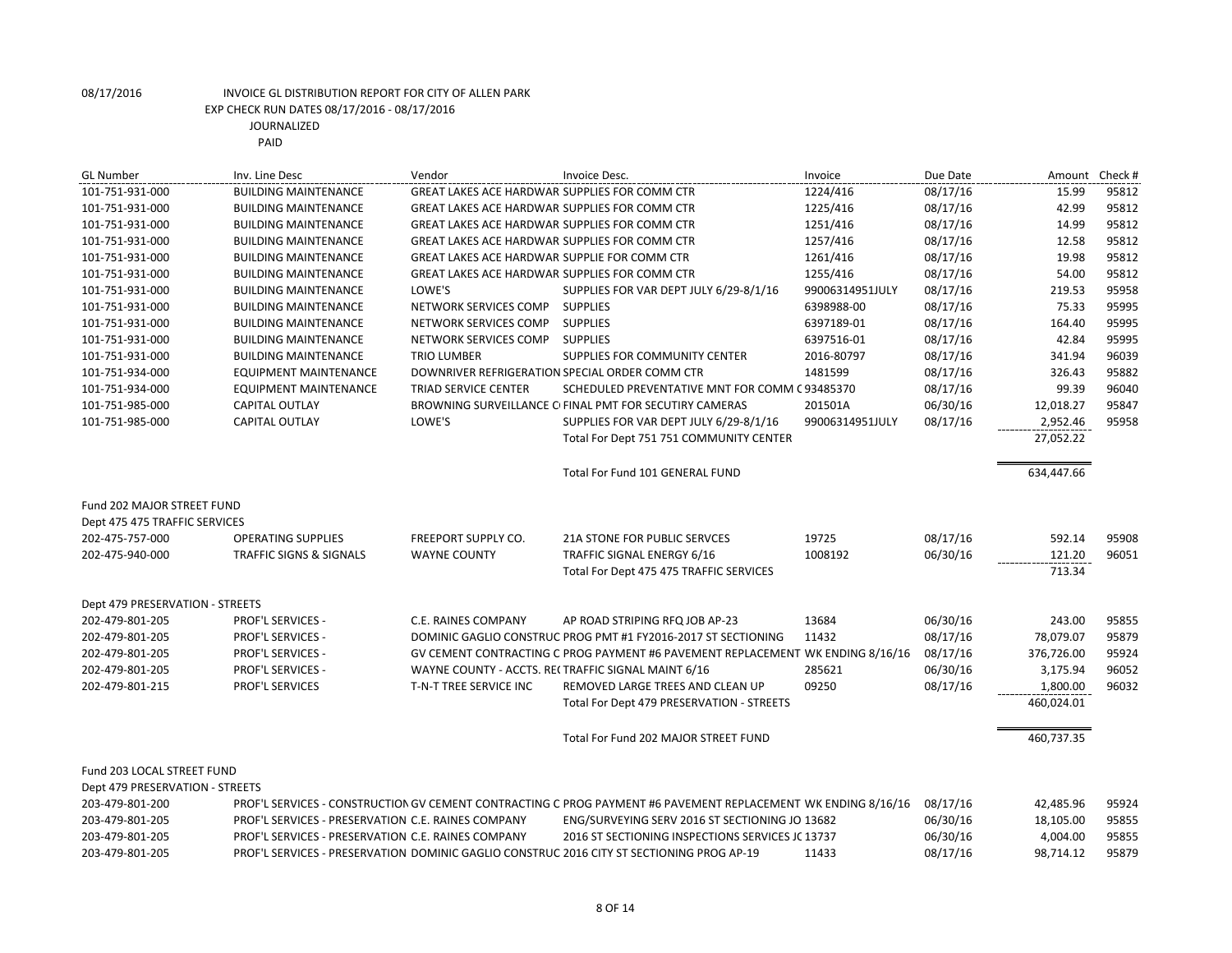|                                  | PAID                                                                          |                            |                                                                               |                  |          |            |                |
|----------------------------------|-------------------------------------------------------------------------------|----------------------------|-------------------------------------------------------------------------------|------------------|----------|------------|----------------|
| <b>GL</b> Number                 | Inv. Line Desc                                                                | Vendor                     | Invoice Desc.                                                                 | Invoice          | Due Date |            | Amount Check # |
|                                  |                                                                               |                            | Total For Dept 479 PRESERVATION - STREETS                                     |                  |          | 163,309.08 |                |
|                                  |                                                                               |                            | Total For Fund 203 LOCAL STREET FUND                                          |                  |          | 163,309.08 |                |
| Fund 226 RUBBISH FUND            |                                                                               |                            |                                                                               |                  |          |            |                |
| Dept 450 450 RUBBISH             |                                                                               |                            |                                                                               |                  |          |            |                |
| 226-450-817-000                  | <b>WASTE DISPOSAL</b>                                                         |                            | ADVANCED DISPOSAL SERVIC MSW RECYCLE YARD WASTE /BULK SERV AUG 2 V30001247316 |                  | 08/17/16 | 127,498.08 | 95817          |
| 226-450-819-000                  | <b>WASTE DISPOSAL</b>                                                         | <b>SILVER LINING TIRE</b>  | <b>TIRE DISPOSAL SERVICES</b>                                                 | 28286981         | 08/17/16 | 64.00      | 96023          |
| 226-450-900-000                  | PRINTING & PUBLISHING                                                         | <b>MEL PRINTING</b>        | 2016 RECYCLING CENTER                                                         | 20294            | 08/17/16 | 1,287.00   | 95973          |
|                                  |                                                                               |                            | Total For Dept 450 450 RUBBISH                                                |                  |          | 128,849.08 |                |
|                                  |                                                                               |                            |                                                                               |                  |          |            |                |
|                                  |                                                                               |                            | Total For Fund 226 RUBBISH FUND                                               |                  |          | 128,849.08 |                |
| Fund 249 BUILDING FUND           |                                                                               |                            |                                                                               |                  |          |            |                |
| Dept 371 371 BUILDING DEPARTMENT |                                                                               |                            |                                                                               |                  |          |            |                |
| 249-371-722-100                  | RETIREMENT CONTRIBUTION - DB- PNC INSTITUTIONAL INV.-BAF PENSION CONTRIBUTION |                            |                                                                               | AUG 2016         | 08/17/16 | 5,151.00   | 96006          |
| 249-371-728-000                  | <b>OFFICE SUPPLIES</b>                                                        | ABSOPURE WATER CO.         | SUPPLIES FOR BLDG DEPT                                                        | 86056373         | 06/30/16 | 15.00      | 95810          |
| 249-371-728-000                  | <b>OFFICE SUPPLIES</b>                                                        | ABSOPURE WATER CO.         | C&C COOLER 7/1-7/31/16                                                        | 55791126         | 08/17/16 | 10.60      | 95810          |
| 249-371-821-000                  | MECHANICAL INSPECTIONS                                                        | CARNILL, STEVE             | JULY 2016 MECHANICAL INSPECTIONS                                              | <b>JULY 2016</b> | 08/17/16 | 1,694.35   | 95854          |
| 249-371-822-000                  | PLUMBING INSPECTIONS                                                          | HALASH, JEROME             | JULY 2016 PLUMBING INSPECTIONS                                                | <b>JULY 2016</b> | 08/17/16 | 806.40     | 95926          |
| 249-371-853-000                  | TELEPHONE- D BOOMER                                                           | <b>VERIZON WIRELESS</b>    | SERVICES FOR CITY HALL, DPS, FIRE, BLDG, WAI 9769522857                       |                  | 08/17/16 | 50.05      | 96045          |
| 249-371-939-000                  | <b>VEHICLE MAINTENANCE</b>                                                    | <b>GLENDALE AUTO VALUE</b> | PARTS FOR 2006 FORD PICKUP                                                    | 359-108612       | 08/17/16 | 112.55     | 95916          |
| 249-371-959-000                  | PLANNING & ZONING                                                             | <b>BUCCILLI GROUP, LLC</b> | R TOLLIVRE 7/18/16-7/22/16 MISC SITE VISITS   1871                            |                  | 08/17/16 | 2,160.00   | 95850          |
| 249-371-959-000                  | PLANNING & ZONING                                                             | <b>BUCCILLI GROUP, LLC</b> | ENG SITE VISITS 7/25-7/29/16                                                  | 1877             | 08/17/16 | 2,160.00   | 95850          |
| 249-371-959-000                  | PLANNING & ZONING                                                             | <b>BUCCILLI GROUP, LLC</b> | SITE VISITS 7/11-7/14/16 DATA AUDIT 7/14-7/11851                              |                  | 08/17/16 | 1,674.00   | 95850          |
| 249-371-960-000                  | <b>EDUCATION &amp; TRAINING</b>                                               |                            | INTERNATIONAL CODE COUN CODE BOOK FOR BLDG DEPT                               | 1000715597       | 08/17/16 | 83.00      | 95940          |
|                                  |                                                                               |                            | Total For Dept 371 371 BUILDING DEPARTMENT                                    |                  |          | 13,916.95  |                |
|                                  |                                                                               |                            | Total For Fund 249 BUILDING FUND                                              |                  |          | 13,916.95  |                |
| Fund 250 DDA OPERATING           |                                                                               |                            |                                                                               |                  |          |            |                |
| Dept 000                         |                                                                               |                            |                                                                               |                  |          |            |                |
| 250-000-801-001                  | <b>LAWN SERVICES</b>                                                          | MORITZ, TOM                | TRIM BUSHES AT REGINA PARK                                                    | <b>INV00054</b>  | 08/17/16 | 115.00     | 95989          |
| 250-000-801-001                  | <b>LAWN SERVICES</b>                                                          | MY FERTILIZING CO          | LATE SUMMER ENHANCER SPRAY                                                    | 96472            | 08/17/16 | 234.00     | 95994          |
| 250-000-801-001                  | <b>LAWN SERVICES</b>                                                          | U S LAWNS OF LIVONIA       | MOWING 7/15-7/27/16 FOR DDA OFFICE                                            | 3364             | 08/17/16 | 345.00     | 96043          |
| 250-000-920-000                  | <b>UTILITIES</b>                                                              | <b>DTE ENERGY</b>          | PARKING LOT LIGHTS 7/6-8/4/16                                                 | 194093500016     | 08/17/16 | 91.27      | 95885          |
| 250-000-920-000                  | <b>UTILITIES</b>                                                              | <b>DTE ENERGY</b>          | DDA OFFICE SERVICES 7/5-8/3/16                                                | 194036500057     | 08/17/16 | 240.98     | 95886          |
| 250-000-920-000                  | <b>UTILITIES</b>                                                              | <b>DTE ENERGY</b>          | PARKING LOT LIGHTS FOR 7/5-8/3/16                                             | 161895800019     | 08/17/16 | 162.79     | 95887          |
| 250-000-920-000                  | <b>UTILITIES</b>                                                              | <b>DTE ENERGY</b>          | PARKING LOT LIGHTS 7/5-8/3/16 5951 N ALLEN 193884900054                       |                  | 08/17/16 | 318.53     | 95888          |
| 250-000-931-000                  | <b>BUILDING MAINTENANCE</b>                                                   | <b>HADDIX ELECTRIC</b>     | EMER REPAIR OF BROKEN WIRE                                                    | 8176             | 08/17/16 | 150.00     | 95925          |
| 250-000-931-000                  | <b>BUILDING MAINTENANCE</b>                                                   | <b>HADDIX ELECTRIC</b>     | JULY LIGHT CHECK FOR DDA OFFICE                                               | 8162             | 08/17/16 | 1.248.00   | 95925          |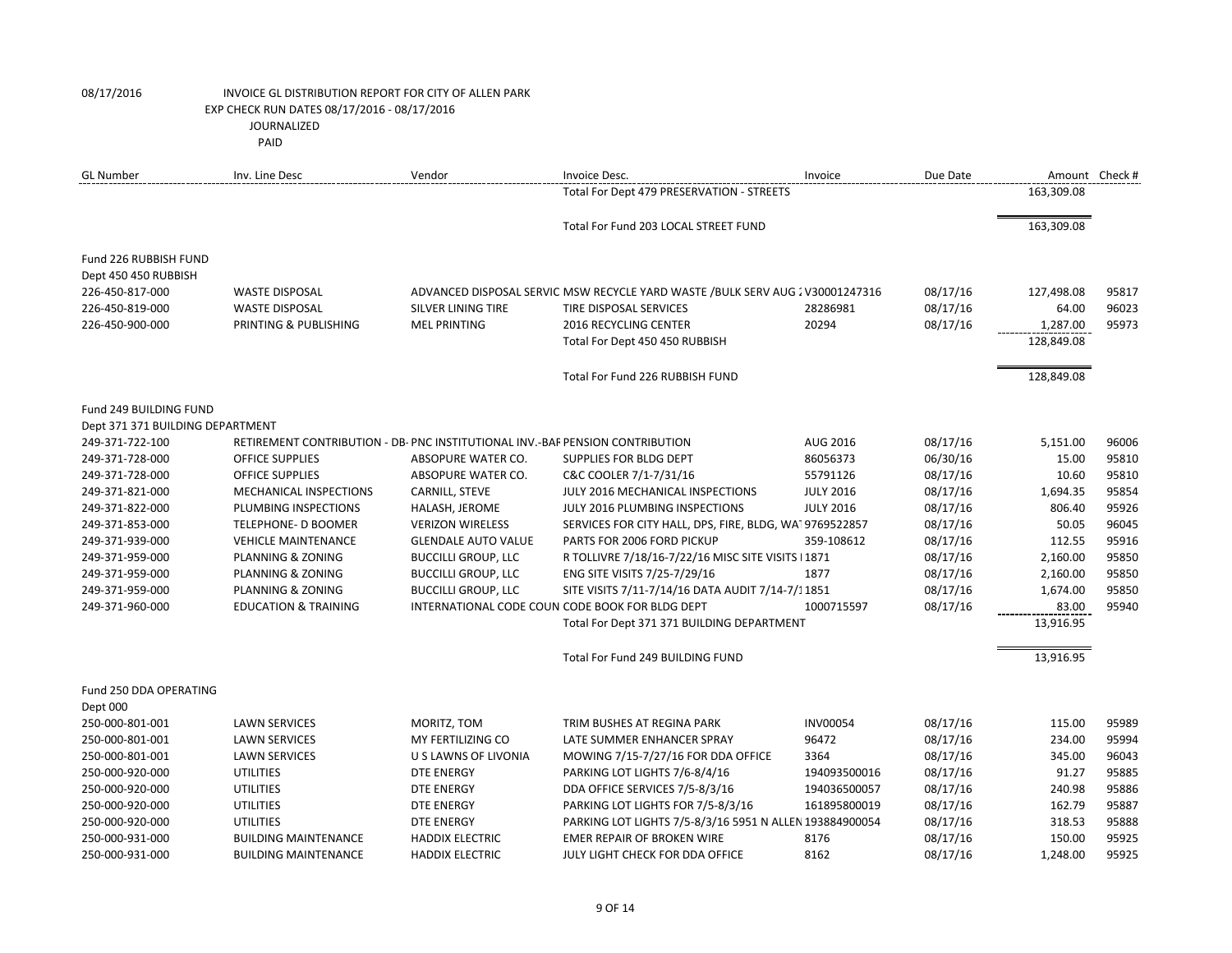| <b>GL Number</b>                   | Inv. Line Desc                                    | Vendor                                       | Invoice Desc.                                                                     | Invoice          | Due Date | Amount    | Check # |
|------------------------------------|---------------------------------------------------|----------------------------------------------|-----------------------------------------------------------------------------------|------------------|----------|-----------|---------|
| 250-000-931-000                    | <b>BUILDING MAINTENANCE</b>                       | PROPERTY MANAGEMENT                          | WINDOW CLEANING FOR JULY SERVICES                                                 | 7991             | 08/17/16 | 30.00     | 96014   |
| 250-000-931-000                    | <b>BUILDING MAINTENANCE</b>                       | PROPERTY MANAGEMENT                          | WINDOW CLEANING SERVICES FOR JUNE                                                 | 7992             | 06/30/16 | 45.00     | 96014   |
| 250-000-960-000                    | MARKETING/PROMOTIONS                              |                                              | BRENDEL'S SEPTIC TANK SER\ FM PORTABLE TOILET RENTAL 7/24-8/20/16                 | 121568           | 08/17/16 | 105.00    | 95846   |
| 250-000-960-000                    | MARKETING/PROMOTIONS- JUNE THE HAYBALL GROUP, LLC |                                              | ALLEN PARK FARMERS MAKET MGR JUNE & JUI 34                                        |                  | 08/17/16 | 800.00    | 95927   |
| 250-000-962-000                    | MISCELLANEOUS                                     |                                              | DOWNRIVER PEST CONTROL RAT ABATEMANT ON QUANDT ALLEY MNT                          | <b>JULY 2016</b> | 08/17/16 | 130.00    | 95881   |
| 250-000-962-000                    | MISCELLANEOUS                                     |                                              | LIBERATI AND SONS CONSTRI SERVICES TO FIX DAMAGED WALL AT LIBERATI' 7607 ALLEN RD |                  | 08/17/16 | 500.00    | 95953   |
| 250-000-991-000                    | <b>BOND PRINCIPAL- DDA</b>                        | <b>US BANK</b>                               | COMM CENTER AND DDA BOND PAYMENTS                                                 | 308775           | 08/17/16 | 61,133.75 | 96042   |
|                                    |                                                   |                                              | Total For Dept 000                                                                |                  |          | 65,649.32 |         |
|                                    |                                                   |                                              | Total For Fund 250 DDA OPERATING                                                  |                  |          | 65,649.32 |         |
| Fund 265 DRUG FORFEITURE - FEDERAL |                                                   |                                              |                                                                                   |                  |          |           |         |
| Dept 000                           |                                                   |                                              |                                                                                   |                  |          |           |         |
| 265-000-939-000                    | <b>VEHICLE MAINTENANCE</b>                        | <b>BELLE TIRE DISTRIBUTORS</b>               | SERVICES FOR POLICE VEHICLES                                                      | 28317653         | 08/17/16 | 1,969.24  | 95838   |
| 265-000-939-000                    | <b>VEHICLE MAINTENANCE</b>                        | <b>GLENDALE AUTO VALUE</b>                   | CREDIT FROM INV 108911                                                            | CM359-108982     | 08/17/16 | (35.00)   | 95914   |
| 265-000-939-000                    | <b>VEHICLE MAINTENANCE</b>                        | <b>GLENDALE AUTO VALUE</b>                   | PARTS FOR 2009 FORD ESCAPE                                                        | 359-108911       | 08/17/16 | 146.95    | 95914   |
| 265-000-939-000                    | <b>VEHICLE MAINTENANCE</b>                        | <b>GLENDALE AUTO VALUE</b>                   | <b>PARTS</b>                                                                      | 359-108918       | 08/17/16 | 84.48     | 95914   |
| 265-000-939-000                    | <b>VEHICLE MAINTENANCE</b>                        | <b>GLENDALE AUTO VALUE</b>                   | PARTS FOR 2014 FORD                                                               | 359-108816       | 08/17/16 | 201.43    | 95914   |
| 265-000-939-000                    | <b>VEHICLE MAINTENANCE</b>                        | <b>GLENDALE AUTO VALUE</b>                   | <b>PARTS</b>                                                                      | 359-108417       | 08/17/16 | 17.69     | 95916   |
| 265-000-939-000                    | <b>VEHICLE MAINTENANCE</b>                        | <b>GLENDALE AUTO VALUE</b>                   | PARTS 2009 FORD ESCAPE                                                            | 359-107792       | 08/17/16 | 9.57      | 95916   |
| 265-000-939-000                    | <b>VEHICLE MAINTENANCE</b>                        | <b>GLENDALE AUTO VALUE</b>                   | PARTS FOR 2011 CROWN VICTORIA                                                     | 359-108564       | 08/17/16 | 0.00      | 95916   |
| 265-000-939-000                    | <b>VEHICLE MAINTENANCE</b>                        | <b>GLENDALE AUTO VALUE</b>                   | PRTS FOR 2011 CROWN VICTORIA                                                      | 359-108533       | 08/17/16 | 90.67     | 95916   |
| 265-000-939-000                    | <b>VEHICLE MAINTENANCE</b>                        | LOWE'S                                       | SUPPLIES FOR VAR DEPT JULY 6/29-8/1/16                                            | 99006314951JULY  | 08/17/16 | 0.00      | 95958   |
| 265-000-939-000                    | <b>VEHICLE MAINTENANCE</b>                        | SAFELITE FULFILLMENT INC                     | SERVICES ON 2012 FORD EDGE                                                        | 03501-18395      | 08/17/16 | 256.90    | 96019   |
| 265-000-939-000                    | <b>VEHICLE MAINTENANCE</b>                        | SAFELITE FULFILLMENT INC                     | SERVICES ON 2012 FORD EDGE                                                        | 03501-18415      | 08/17/16 | 130.00    | 96019   |
| 265-000-939-000                    | <b>VEHICLE MAINTENANCE</b>                        | WINDER POLICE EQUIPMENT NON WARRANTY REPAIRS |                                                                                   | 20161775         | 08/17/16 | 177.50    | 96058   |
| 265-000-984-000                    | COMPUTER EQUIPMENT/SOFTWA THOMSON REUTERS-WEST    |                                              | WEST INFO CHARGES 7/1/16-7/31/16                                                  | 834444916        | 08/17/16 | 154.35    | 96036   |
|                                    |                                                   |                                              | Total For Dept 000                                                                |                  |          | 3,203.78  |         |
|                                    |                                                   |                                              | Total For Fund 265 DRUG FORFEITURE - FEDERAL                                      |                  |          | 3,203.78  |         |
| Fund 271 LIBRARY                   |                                                   |                                              |                                                                                   |                  |          |           |         |
| Dept 000                           |                                                   |                                              |                                                                                   |                  |          |           |         |
| 271-000-728-000                    | <b>OFFICE SUPPLIES</b>                            | DEMCO, INC.                                  | <b>MISC SUPPLIES</b>                                                              | 5927469          | 08/17/16 | 1,391.25  | 95872   |
| 271-000-728-000                    | <b>OFFICE SUPPLIES</b>                            |                                              | MOTION PICTURE LICENSING MOTION PICT UMBRELLA LISC 10/1/16-10/1/17 504036293      |                  | 08/17/16 | 186.72    | 95991   |
| 271-000-757-000                    | <b>OPERATING SUPPLIES</b>                         |                                              | ABSOLUTELY BAFFLING MAGI AUULT SUMMER READING AUG 23,2016                         | AUG 23,2016      | 08/17/16 | 750.00    | 95809   |
| 271-000-757-000                    | <b>OPERATING SUPPLIES</b>                         | SINNOTT CORPORATION                          | BALANCE DUE FOR SUMMER READIN PROG AU DIXIELAND BAND                              |                  | 08/17/16 | 350.00    | 95996   |
| 271-000-757-000                    | <b>OPERATING SUPPLIES</b>                         | <b>CHUCK CLARK</b>                           | PAYMENT FOR LIBRARY PROGRAM                                                       | ON THE PATIO     | 08/17/16 | 250.00    | 96018   |
| 271-000-827-000                    | <b>LIBRARY SERVICES</b>                           | UNIQUE MANAGEMENT SERV PLACEMATS 7/5-7/18/16 |                                                                                   | 431758           | 08/17/16 | 107.40    | 96041   |
| 271-000-828-000                    | <b>MATERIALS</b>                                  | <b>BAKER &amp; TAYLOR</b>                    | <b>MATERIALS FOR LIBRARY</b>                                                      | 2032194707       | 08/17/16 | 35.10     | 95829   |
| 271-000-828-000                    | <b>MATERIALS</b>                                  | <b>BAKER &amp; TAYLOR</b>                    | <b>MATERIALS FOR LIBRARY</b>                                                      | 2032191075       | 08/17/16 | 128.57    | 95829   |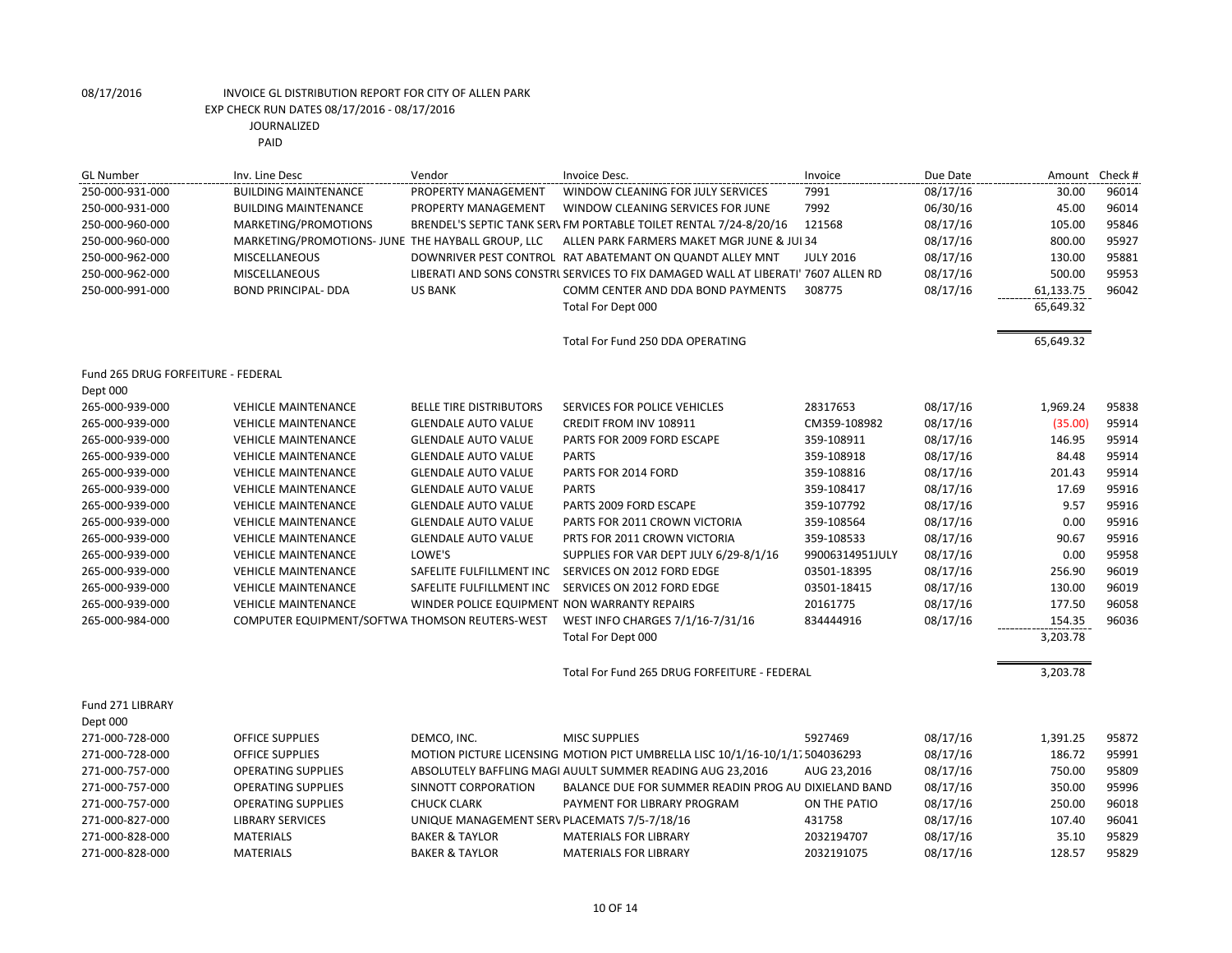| <b>GL Number</b>                                   | Inv. Line Desc                 | Vendor                                   | Invoice Desc.                                                               | Invoice      | Due Date | Amount                   | Check# |
|----------------------------------------------------|--------------------------------|------------------------------------------|-----------------------------------------------------------------------------|--------------|----------|--------------------------|--------|
| 271-000-828-000                                    | <b>MATERIALS</b>               | <b>BAKER &amp; TAYLOR</b>                | <b>MATERIALS FOR LIBRARY</b>                                                | 2032162428   | 08/17/16 | 40.91                    | 95829  |
| 271-000-828-000                                    | <b>MATERIALS</b>               | <b>BLACKSTONE AUDIO, INC</b>             | <b>AUDIOBOOKS FOR LIBRARY</b>                                               | 845821       | 08/17/16 | 143.92                   | 95841  |
| 271-000-828-000                                    | <b>MATERIALS</b>               | FINDAWAY WORLD LLC                       | PLAYAWAYS FOR LIBRARY                                                       | 191057       | 08/17/16 | 52.49                    | 95902  |
| 271-000-828-000                                    | <b>MATERIALS</b>               | <b>FINDAWAY WORLD LLC</b>                | PLAYAWAYS FOR LIBRARY                                                       | 189892       | 08/17/16 | 59.99                    | 95902  |
| 271-000-828-000                                    | <b>MATERIALS</b>               | FINDAWAY WORLD LLC                       | PLAYAWAYS FOR LIBRARY                                                       | 189872       | 08/17/16 | 3,792.17                 | 95902  |
| 271-000-828-000                                    | <b>MATERIALS</b>               | MCKIBBEN, NANCY                          | REIMBURSEMENT FOR DVD'S FOR LIBRARY                                         | REIMBURSMENT | 08/17/16 | 491.98                   | 95972  |
| 271-000-828-000                                    | <b>MATERIALS</b>               | WOLPER SUBSCRIPTION SERV AUGUST RENEWALS |                                                                             | 119517       | 08/17/16 | 1,710.82                 | 96059  |
| 271-000-920-000                                    | <b>UTILITIES</b>               | <b>ALLEN PARK WATER</b>                  | WATER SERVICE FOR LIB 4/1-7/1/16                                            | 390-AL081-00 | 08/17/16 | 343.84                   | 95821  |
| 271-000-931-000                                    | <b>BUILDING MAINTENANCE</b>    | PLAYCORE WISCONSIN, INC. PARTS           |                                                                             | 141783       | 08/17/16 | 1,251.14                 | 95837  |
| 271-000-931-000                                    | <b>BUILDING MAINTENANCE</b>    | COVERALL NORTH AMERICA                   | COMM CLEANING SERVICES 8/1/16-8/31/16                                       | 1340236232   | 08/17/16 | 835.00                   | 95866  |
| 271-000-931-000                                    | <b>BUILDING MAINTENANCE</b>    | <b>HADDIX ELECTRIC</b>                   | REPLACE LIGHT POLE LIBRARY LOT                                              | 8138         | 08/17/16 | 4,400.00                 | 95925  |
| 271-000-931-000                                    | <b>BUILDING MAINTENANCE</b>    | <b>HADDIX ELECTRIC</b>                   | JUNE ELEC WORK FOR LIBRARY                                                  | 8112         | 06/30/16 | 1,257.00                 | 95925  |
| 271-000-931-000                                    | <b>BUILDING MAINTENANCE</b>    | METRO CONTROLS INC                       | <b>CHECK COOLING TOWERS</b>                                                 | W10441       | 08/17/16 | 442.00                   | 95977  |
|                                                    |                                |                                          | Total For Dept 000                                                          |              |          | 18,020.30                |        |
|                                                    |                                |                                          | Total For Fund 271 LIBRARY                                                  |              |          | 18,020.30                |        |
| Fund 392 COMMUNITY CENTER DEBT SERVICE<br>Dept 000 |                                |                                          |                                                                             |              |          |                          |        |
| 392-000-991-000                                    | <b>BOND PRINCIPAL- COM CTR</b> | <b>US BANK</b>                           | COMM CENTER AND DDA BOND PAYMENTS                                           | 308775       | 08/17/16 | 175,000.00               | 96042  |
| 392-000-995-000                                    | <b>BOND INTEREST- COM CTR</b>  | <b>US BANK</b>                           | COMM CENTER AND DDA BOND PAYMENTS<br>Total For Dept 000                     | 308775       | 08/17/16 | 123,993.75<br>298,993.75 | 96042  |
|                                                    |                                |                                          | Total For Fund 392 COMMUNITY CENTER DEBT SERVICE                            |              |          | 298,993.75               |        |
| Fund 592 WATER & SEWER                             |                                |                                          |                                                                             |              |          |                          |        |
| Dept 000                                           |                                |                                          |                                                                             |              |          |                          |        |
| 592-000-275-000                                    | 10-WATER                       | <b>CITY OF ALLEN PARK</b>                | UB REFUND FOR ACCOUNT: 700-LA071-81                                         | 08/15/2016   | 08/17/16 | 300.00                   | 95983  |
| 592-000-275-000                                    | 10-WATER                       | <b>MIDFIRST BANK</b>                     | UB refund for account: 650-BU096-48                                         | 08/15/2016   | 08/17/16 | 206.82                   | 95984  |
|                                                    |                                |                                          | Total For Dept 000                                                          |              |          | 506.82                   |        |
| Dept 600 WATER                                     |                                |                                          |                                                                             |              |          |                          |        |
| 592-600-745-200                                    | <b>PAVEMENT REPAIRS</b>        | C.E. RAINES COMPANY                      | UTILITY & PAVEMENT REPAIR RFQ JOB AP-10                                     | 13680        | 06/30/16 | 7,433.50                 | 95855  |
|                                                    |                                |                                          | Total For Dept 600 WATER                                                    |              |          | 7,433.50                 |        |
| Dept 601 601 SEWER                                 |                                |                                          |                                                                             |              |          |                          |        |
| 592-601-605-100                                    | DETROIT POLLUTANTS             |                                          | GREAT LAKES WATER AUTHO JUNE POLLUTANT CHGS (FORD MODEL PROG) JUNEPOLLUTANT |              | 06/30/16 | 77.23                    | 95874  |
| 592-601-643-000                                    | <b>UTILITIES</b>               | AT & T LONG DISTANCE                     | <b>SERVICES FOR JULY 2016</b>                                               | 08172016     | 08/17/16 | 6.09                     | 95827  |
| 592-601-643-000                                    | UTILITIES SENSUS POLE          | <b>DTE ENERGY</b>                        | SERVICES 7/5-8/3/16                                                         | 08172016     | 08/17/16 | 985.15                   | 95889  |
| 592-601-667-001                                    | <b>VEHICLE MAINTENANCE</b>     | ACME BOLT & NUT CO., INC. PARTS          |                                                                             | 62377        | 08/17/16 | 298.70                   | 95815  |
| 592-601-667-001                                    | <b>VEHICLE MAINTENANCE</b>     | CUMMINS BRIDGEWAY, LLC. PARTS            |                                                                             | 002-75001    | 08/17/16 | 133.98                   | 95868  |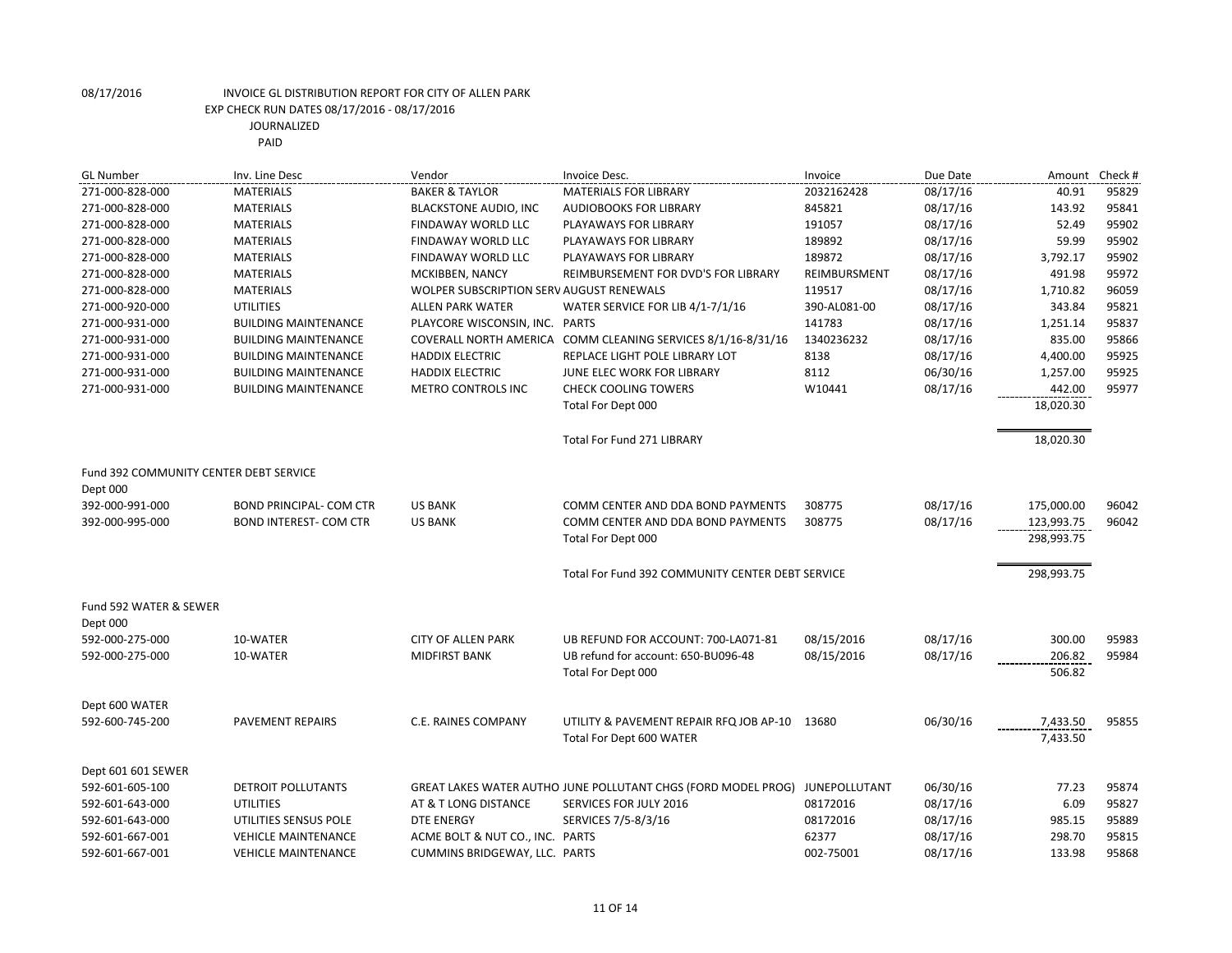| <b>GL Number</b> | Inv. Line Desc                                                                    | Vendor                                     | Invoice Desc.                                                                           | Invoice         | Due Date | Amount Check # |       |
|------------------|-----------------------------------------------------------------------------------|--------------------------------------------|-----------------------------------------------------------------------------------------|-----------------|----------|----------------|-------|
| 592-601-667-001  | <b>VEHICLE MAINTENANCE</b>                                                        | CUMMINS BRIDGEWAY, LLC. PARTS              |                                                                                         | 002-74847       | 08/17/16 | 50.00          | 95868 |
| 592-601-667-001  | <b>VEHICLE MAINTENANCE</b>                                                        | <b>JACK DOHENY COMPANIES</b>               | <b>PARTS</b>                                                                            | A95092          | 08/17/16 | 403.37         | 95878 |
| 592-601-667-001  | <b>VEHICLE MAINTENANCE</b>                                                        | <b>GLENDALE AUTO VALUE</b>                 | <b>PARTS</b>                                                                            | 359-109050      | 08/17/16 | 37.39          | 95914 |
| 592-601-667-001  | <b>VEHICLE MAINTENANCE</b>                                                        | <b>GLENDALE AUTO VALUE</b>                 | <b>PARTS</b>                                                                            | 359-109004      | 08/17/16 | 58.49          | 95914 |
| 592-601-667-001  | <b>VEHICLE MAINTENANCE</b>                                                        | <b>GLENDALE AUTO VALUE</b>                 | <b>PARTS</b>                                                                            | 359-109162      | 08/17/16 | 27.96          | 95914 |
| 592-601-667-001  | <b>VEHICLE MAINTENANCE</b>                                                        | <b>GLENDALE AUTO VALUE</b>                 | <b>PARTS</b>                                                                            | 359-108695      | 08/17/16 | 178.38         | 95914 |
| 592-601-667-001  | <b>VEHICLE MAINTENANCE</b>                                                        | <b>GLENDALE AUTO VALUE</b>                 | <b>PARTS</b>                                                                            | 359-108736      | 08/17/16 | 2.59           | 95914 |
| 592-601-667-001  | <b>VEHICLE MAINTENANCE</b>                                                        | <b>GLENDALE AUTO VALUE</b>                 | PARTS FOR 2004 FORD F150                                                                | 359-108647      | 08/17/16 | 151.59         | 95916 |
| 592-601-667-001  | <b>VEHICLE MAINTENANCE</b>                                                        | <b>GLENDALE AUTO VALUE</b>                 | <b>PARTS</b>                                                                            | 359-108302      | 08/17/16 | 178.38         | 95916 |
| 592-601-667-001  | <b>VEHICLE MAINTENANCE</b>                                                        | <b>MICHIGAN CAT</b>                        | <b>PARTS</b>                                                                            | PD6568097       | 08/17/16 | 372.30         | 95978 |
| 592-601-667-001  | <b>VEHICLE MAINTENANCE</b>                                                        | <b>MICHIGAN CAT</b>                        | <b>PARTS</b>                                                                            | PD6540666       | 08/17/16 | 34.17          | 95978 |
| 592-601-667-001  | <b>VEHICLE MAINTENANCE</b>                                                        | <b>MICHIGAN CAT</b>                        | PARTS FOR DPS                                                                           | PD6527488       | 08/17/16 | 65.24          | 95978 |
| 592-601-667-001  | <b>VEHICLE MAINTENANCE</b>                                                        | MICHIGAN CAT                               | <b>PARTS</b>                                                                            | PD6527489       | 08/17/16 | 1.70           | 95978 |
| 592-601-667-001  | <b>VEHICLE MAINTENANCE</b>                                                        | <b>MICHIGAN CAT</b>                        | <b>CREDIT ON PARTS RET</b>                                                              | PD6568056       | 08/17/16 | (32.62)        | 95978 |
| 592-601-667-001  | <b>VEHICLE MAINTENANCE</b>                                                        | WILLIAM F. SELL & SON                      | <b>PUMP FUEL</b>                                                                        | 221019          | 08/17/16 | 25.39          | 96022 |
| 592-601-667-001  | <b>VEHICLE MAINTENANCE</b>                                                        | WAYNE LAWN & GARDEN CEI CREDIT PUMP FUEL   |                                                                                         | 343797          | 08/17/16 | (16.35)        | 96050 |
| 592-601-667-001  | <b>VEHICLE MAINTENANCE</b>                                                        |                                            | WOLVERINE TRUCK SALES IN SERVICES AND PARTS FOR REPAIRS                                 | 121940          | 08/17/16 | 1,590.97       | 96060 |
| 592-601-671-001  | <b>SEWER MAINTENANCE</b>                                                          | ACE FENCE COMPANY                          | <b>REPAIRS TO CHAIN LINK 14624 WARWICK</b>                                              | 137             | 08/17/16 | 450.00         | 95814 |
| 592-601-673-001  | <b>MAIN MAINTENANCE</b>                                                           | ETNA SUPPLY COMPANY                        | <b>SUPPLIES FOR WATER DEPT</b>                                                          | S101896395.001  | 08/17/16 | 293.35         | 95899 |
| 592-601-673-001  | <b>MAIN MAINTENANCE</b>                                                           |                                            | JOHN D. OSBORNE TRUCKING CLASS 2 FILL SAND FOR WATER DEPT                               | 087180          | 08/17/16 | 403.45         | 95945 |
| 592-601-673-001  | <b>MAIN MAINTENANCE</b>                                                           | JOHN D. OSBORNE TRUCKING CLASS 2 FILL SAND |                                                                                         | 087208          | 08/17/16 | 385.05         | 95945 |
| 592-601-673-001  | <b>MAIN MAINTENANCE</b>                                                           | LOWE'S                                     | SUPPLIES FOR VAR DEPT JULY 6/29-8/1/16                                                  | 99006314951JULY | 08/17/16 | 444.63         | 95958 |
| 592-601-673-001  | <b>MAIN MAINTENANCE</b>                                                           | POLLARDWATER.COM                           | SUPPLIES FOR WATER DEPT                                                                 | 0048029         | 08/17/16 | 103.69         | 96009 |
| 592-601-673-001  | <b>MAIN MAINTENANCE</b>                                                           | POLLARDWATER.COM                           | SUPPLIES FOR WATER DEPT                                                                 | 41997           | 08/17/16 | 76.57          | 96009 |
| 592-601-673-001  | <b>MAIN MAINTENANCE</b>                                                           |                                            | MICHIGAN BUSINESS & AUCT MEDIA MAIL FOR WATER DEPT                                      | 71555           | 08/17/16 | 10.11          | 96010 |
| 592-601-673-001  | <b>MAIN MAINTENANCE</b>                                                           | <b>STATE OF MICHIGAN</b>                   | <b>MDEQ LABORATORY SERVICES</b>                                                         | 969339          | 08/17/16 | 175.00         | 96031 |
| 592-601-677-001  | <b>HYDRANT MAINTENANCE</b>                                                        | EJ USA, INC                                | <b>SUPPLIES</b>                                                                         | 110160050608    | 08/17/16 | 689.40         | 95895 |
| 592-601-677-001  | <b>HYDRANT MAINTENANCE</b>                                                        | EJ USA, INC                                | <b>SUPPLIES</b>                                                                         | 110160049360    | 08/17/16 | 4,080.06       | 95895 |
| 592-601-678-001  | <b>METER MAINTENANCE</b>                                                          | ETNA SUPPLY COMPANY                        | <b>SUPPLIES</b>                                                                         | S101785765.001  | 08/17/16 | 4,160.00       | 95899 |
| 592-601-678-004  | CROSS CONNECTION PROGRAM                                                          | HYDRO DESIGNS, INC.                        | CROSS CONN CONTROL PROG SERVICES FOR JU 0039722-IN                                      |                 | 08/17/16 | 1,935.00       | 95939 |
| 592-601-722-100  | RETIREMENT CONTRIBUTION - DB- PNC INSTITUTIONAL INV.-BAF PENSION CONTRIBUTION     |                                            |                                                                                         | AUG 2016        | 08/17/16 | 40,550.00      | 96006 |
| 592-601-802-100  | BS&A - COMPUTER SOFTWARE MA BS&A SOFTWARE                                         |                                            | SERVICES FOR VARIOUS DEPT                                                               | 107683          | 08/17/16 | 7,493.00       | 95848 |
| 592-601-900-000  | PRINTING & PUBLISHING                                                             | ALLEGRA MARKETING                          | PROCESSING AUG 2016 WATER BILLS                                                         | 3299            | 08/17/16 | 767.16         | 96055 |
| 592-601-900-000  | PRINTING & PUBLISHING                                                             | ALLEGRA MARKETING                          | <b>ENVELOPES FOR WATER DEPT</b>                                                         | 3374            | 08/17/16 | 305.25         | 96055 |
| 592-601-940-500  |                                                                                   |                                            | FAIRLANE/INDEPNCE MKT STATIOI SECURITY CENTRAL PROTECTI BURG/FIRE HOLDUP 8/1/16-8/31/16 | 2634477         | 08/17/16 | 37.95          | 96021 |
| 592-601-962-000  | <b>MISCELLANEOUS</b>                                                              |                                            | COMPREHENSIVE TESTING SC DOTS & BATS UDS FOR EMPLOYEE'S                                 | 2196            | 08/17/16 | 95.00          | 95863 |
| 592-601-986-000  | CAPITAL OUTLAY-SEWERS                                                             | C.E. RAINES COMPANY                        | WATSON ST PUMP STN REPALCEMENT JOB AP-13678                                             |                 | 06/30/16 | 100.00         | 95855 |
| 592-601-987-000  | CAPITAL OUTLAY-MISCELLANEOUS WADE-TRIM/ASSOCIATES, INI PROF SERVICES 5/29-6/25/16 |                                            |                                                                                         | 2006071         | 06/30/16 | 14,392.69      | 96048 |
|                  |                                                                                   |                                            | Total For Dept 601 601 SEWER                                                            |                 |          | 81,577.46      |       |

Dept 603 603 BASIN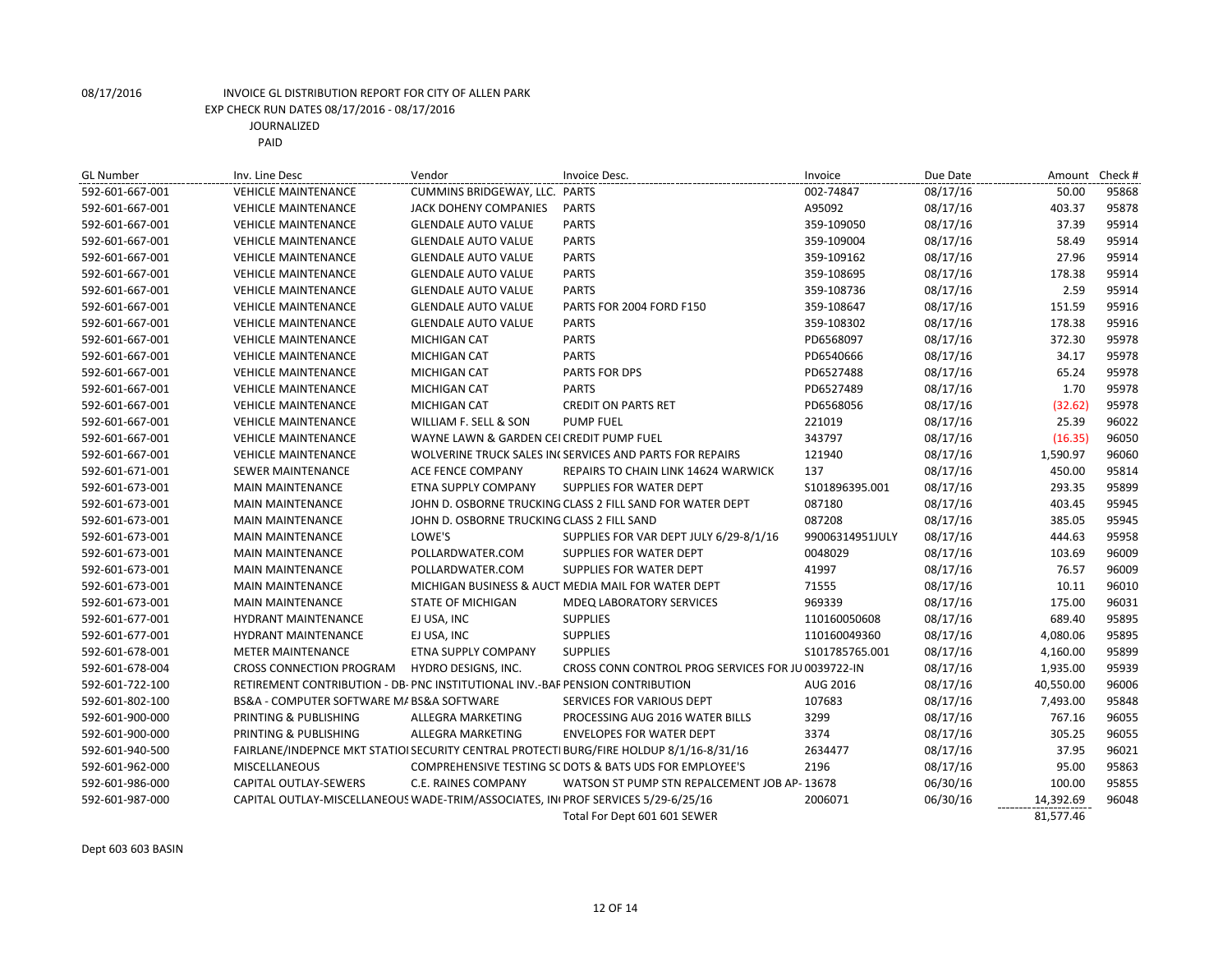| <b>GL Number</b>                    | Inv. Line Desc                       | Vendor                                                                  | Invoice Desc.                                                               | Invoice          | Due Date | Amount    | Check # |
|-------------------------------------|--------------------------------------|-------------------------------------------------------------------------|-----------------------------------------------------------------------------|------------------|----------|-----------|---------|
| 592-603-757-000                     | <b>OPERATING SUPPLIES</b>            | <b>KENNEDY INDUSTRIES</b>                                               | PARTS FOR WATER DEPT                                                        | 571115           | 08/17/16 | 325.70    | 95949   |
| 592-603-757-000                     | <b>OPERATING SUPPLIES</b>            | LOWE'S                                                                  | SUPPLIES FOR VAR DEPT JULY 6/29-8/1/16                                      | 99006314951JULY  | 08/17/16 | 19.29     | 95958   |
| 592-603-853-000                     | <b>TELEPHONE</b>                     | AT&T                                                                    | SERVICES 8/1/16-8/31/16                                                     | 08172016         | 08/17/16 | 617.89    | 95828   |
| 592-603-853-000                     | <b>TELEPHONE-TOM MURRAY</b>          | <b>VERIZON WIRELESS</b>                                                 | SERVICES FOR CITY HALL, DPS, FIRE, BLDG, WA19769522857                      |                  | 08/17/16 | 388.74    | 96045   |
| 592-603-920-000                     | UTILITIES ECP                        | <b>DTE ENERGY</b>                                                       | SERVICES 7/5-8/3/16                                                         | 08172016         | 08/17/16 | 3,286.24  | 95889   |
| 592-603-920-000                     | UTILITIES BASIN                      | <b>DTE ENERGY</b>                                                       | SERVICES 7/6/16-8/4/16                                                      | 08172016         | 08/17/16 | 64.92     | 95892   |
| 592-603-930-000                     | <b>SEWER MAINTENANCE</b>             |                                                                         | WADE-TRIM/ASSOCIATES, IN PROF SERVICES 5/29/16-6/25/16 AS NEED EME 7001700  |                  | 06/30/16 | 82.00     | 96048   |
| 592-603-940-000                     | FAIRLANE/INDEPNCE MKT STATIOI AT & T |                                                                         | SERVICES 8/1/16-8/31/16                                                     | 08172016         | 08/17/16 | 65.75     | 95828   |
| 592-603-985-000                     | <b>CAPITAL OUTLAY</b>                | C.E. RAINES COMPANY                                                     | ENG/SURVEYING SERVICES JOB AP-25                                            | 13685            | 06/30/16 | 4,322.00  | 95855   |
|                                     |                                      |                                                                         | Total For Dept 603 603 BASIN                                                |                  |          | 9,172.53  |         |
|                                     |                                      |                                                                         | Total For Fund 592 WATER & SEWER                                            |                  |          | 98,690.31 |         |
| Fund 701 TRUST AND AGENCY           |                                      |                                                                         |                                                                             |                  |          |           |         |
| Dept 000                            |                                      |                                                                         |                                                                             |                  |          |           |         |
| 701-000-241-000                     | <b>HISTORICAL MUSEUM ESCROW</b>      | <b>DTE ENERGY</b>                                                       | SERVICES 7/5-8/3/16                                                         | 08172016         | 08/17/16 | 73.62     | 95889   |
| 701-000-241-000                     | <b>HISTORICAL MUSEUM ESCROW</b>      | <b>DTE ENERGY</b>                                                       | SERVICES 7/6/16-8/4/16                                                      | 08172016         | 08/17/16 | 15.01     | 95892   |
| 701-000-242-000                     | <b>CITY FESTIVITIES ESCROW</b>       | BAZANSKI, JIM                                                           | DRIVING SHUTTLE FOR 2016 ST FAIR                                            | STREET FAIR 2016 | 08/17/16 | 70.00     | 95832   |
| 701-000-242-000                     | <b>CITY FESTIVITIES ESCROW</b>       | <b>DTE ENERGY</b>                                                       | SERVICES 7/5-8/3/16                                                         | 08172016         | 08/17/16 | 33.42     | 95889   |
| 701-000-242-000                     | <b>CITY FESTIVITIES ESCROW</b>       | ERKFITZ, ELAINE                                                         | SHUTTLE SERVICE FOR 2016 STREET FAR                                         | STREET FAIR 2016 | 08/17/16 | 124.15    | 95897   |
| 701-000-242-000                     | <b>CITY FESTIVITIES ESCROW</b>       | MICHIGAN TOURNAMENT FLI GOLF CARTS RENTAL FOR 2016 STREET FAIR<br>28746 |                                                                             |                  | 08/17/16 | 1,000.00  | 95980   |
| 701-000-242-000                     | <b>CITY FESTIVITIES ESCROW</b>       |                                                                         | MICHIGAN DEPT. OF TREASUI SALES TAX ON BEER SALES FOR 2016 ALLEN PAI 264789 |                  | 08/17/16 | 1,524.84  | 95982   |
| 701-000-242-000                     | <b>CITY FESTIVITIES ESCROW</b>       | PIOTRASCH, BILL                                                         | SHUTTLE SERVICE FOR 2016 AP ST FAIR                                         | 2016 ST FAIR     | 08/17/16 | 124.15    | 96004   |
| 701-000-242-000                     | <b>CITY FESTIVITIES ESCROW</b>       |                                                                         | SOUTHERN MICHIGAN INFOR SERVICES FOR FESTIVITES MONTHLY PHONE SE 2443       |                  | 08/17/16 | 35.00     | 96027   |
| 701-000-246-500                     | <b>ENGINEERING ESCROW</b>            | <b>COMCAST CORPORATION</b>                                              | ENGINEERING ESCROW REFUND AP-22PEN616I PENG160003                           |                  | 08/17/16 | 1,282.00  | 95859   |
| 701-000-246-500                     | <b>ENGINEERING ESCROW</b>            | <b>COMCAST CORPORATION</b>                                              | <b>ESCROW REFUND AP-20</b>                                                  | PENG160002       | 08/17/16 | 1,359.00  | 95860   |
| 701-000-246-500                     | <b>ENGINEERING ESCROW</b>            | <b>COMCAST CORPORATION</b>                                              | <b>ENGINEERING ESCROW REFUND</b>                                            | AP-18            | 08/17/16 | 1,818.00  | 95861   |
|                                     |                                      |                                                                         | Total For Dept 000                                                          |                  |          | 7,459.19  |         |
|                                     |                                      |                                                                         | Total For Fund 701 TRUST AND AGENCY                                         |                  |          | 7,459.19  |         |
| Fund 703 SCHOOL AND COUNTY TAX FUND |                                      |                                                                         |                                                                             |                  |          |           |         |
| Dept 000                            |                                      |                                                                         |                                                                             |                  |          |           |         |
| 703-000-275-000                     | <b>REFUNDABLE TAXES</b>              | <b>CORELOGIC</b>                                                        | REFUND OF 2016 SUMMER TAXES                                                 | 022010065000     | 08/17/16 | 523.59    | 1067    |
| 703-000-275-000                     | <b>REFUNDABLE TAXES</b>              | <b>CORELOGIC</b>                                                        | REFUND OF 2016 SUMMER TAXES                                                 | 023070023000     | 08/17/16 | 975.53    | 1067    |
| 703-000-275-000                     | <b>REFUNDABLE TAXES</b>              | CORELOGIC                                                               | Sum Tax Refund 30 007 02 0269 002                                           | 08/09/2016       | 08/17/16 | 634.55    | 1068    |
| 703-000-275-000                     | <b>REFUNDABLE TAXES</b>              | CORELOGIC                                                               | Sum Tax Refund 30 008 01 0295 002                                           | 08/09/2016       | 08/17/16 | 433.64    | 1068    |
| 703-000-275-000                     | <b>REFUNDABLE TAXES</b>              | <b>CORELOGIC</b>                                                        | Sum Tax Refund 30 009 01 0331 002                                           | 08/09/2016       | 08/17/16 | 1,484.41  | 1068    |
| 703-000-275-000                     | <b>REFUNDABLE TAXES</b>              | <b>CORELOGIC</b>                                                        | Sum Tax Refund 30 010 01 0178 000                                           | 08/09/2016       | 08/17/16 | 1,303.72  | 1068    |
| 703-000-275-000                     | <b>REFUNDABLE TAXES</b>              | <b>CORELOGIC</b>                                                        | Sum Tax Refund 30 010 01 0369 000                                           | 08/09/2016       | 08/17/16 | 575.94    | 1068    |
| 703-000-275-000                     | <b>REFUNDABLE TAXES</b>              | <b>CORELOGIC</b>                                                        | Sum Tax Refund 30 012 02 0280 000                                           | 08/09/2016       | 08/17/16 | 2,417.26  | 1068    |